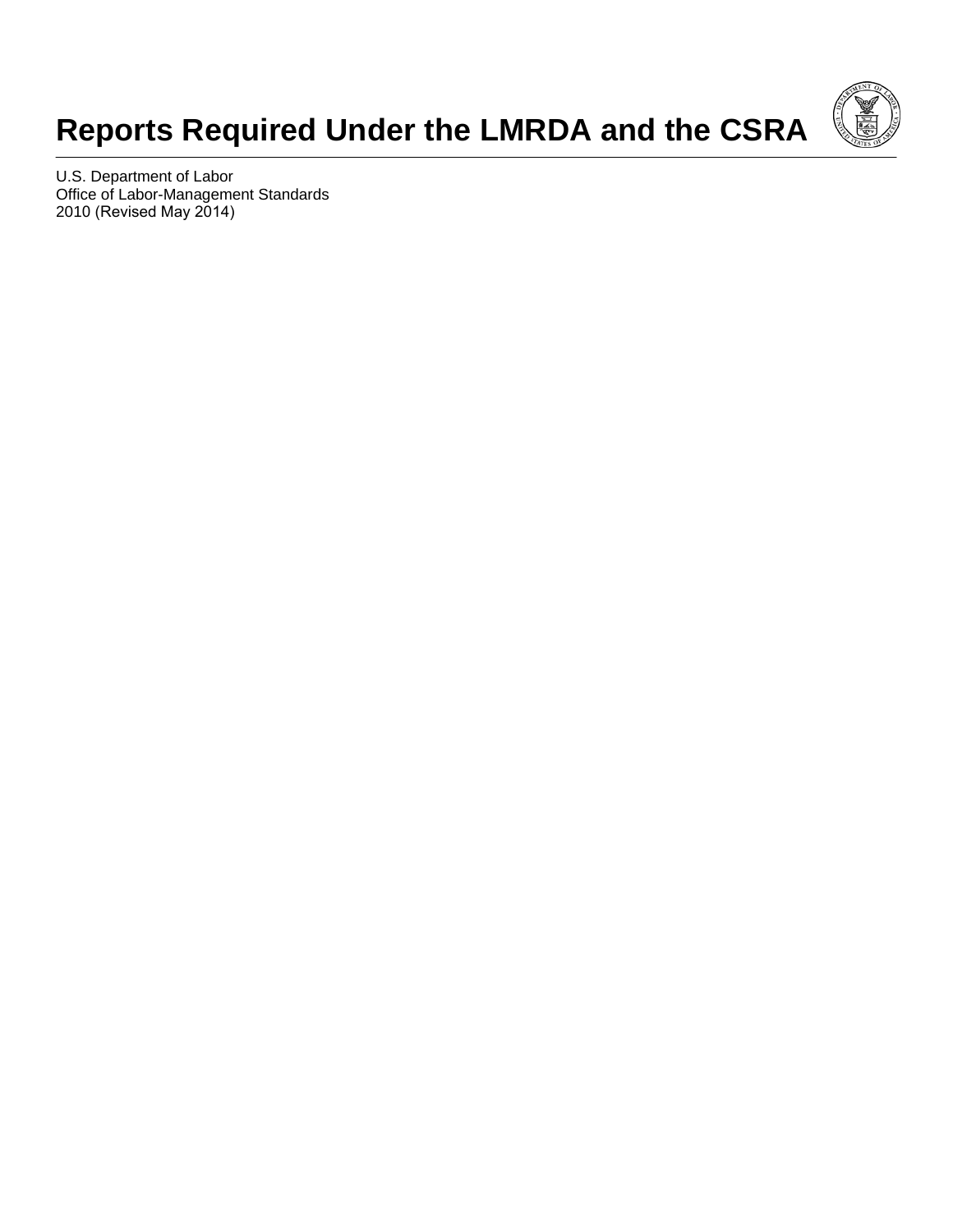#### **Terms of Use**

Material contained in this publication is in the public domain and may be reproduced, fully or partially, without permission of the federal government. Source credit is requested but not required. Permission is required only to reproduce any copyrighted material contained herein.

This material will be made available to sensory impaired individuals upon request.

Voice phone: (202) 219-7320 TTY\* phone: 1-877-889-5627

<sup>\*</sup>Teletypewriter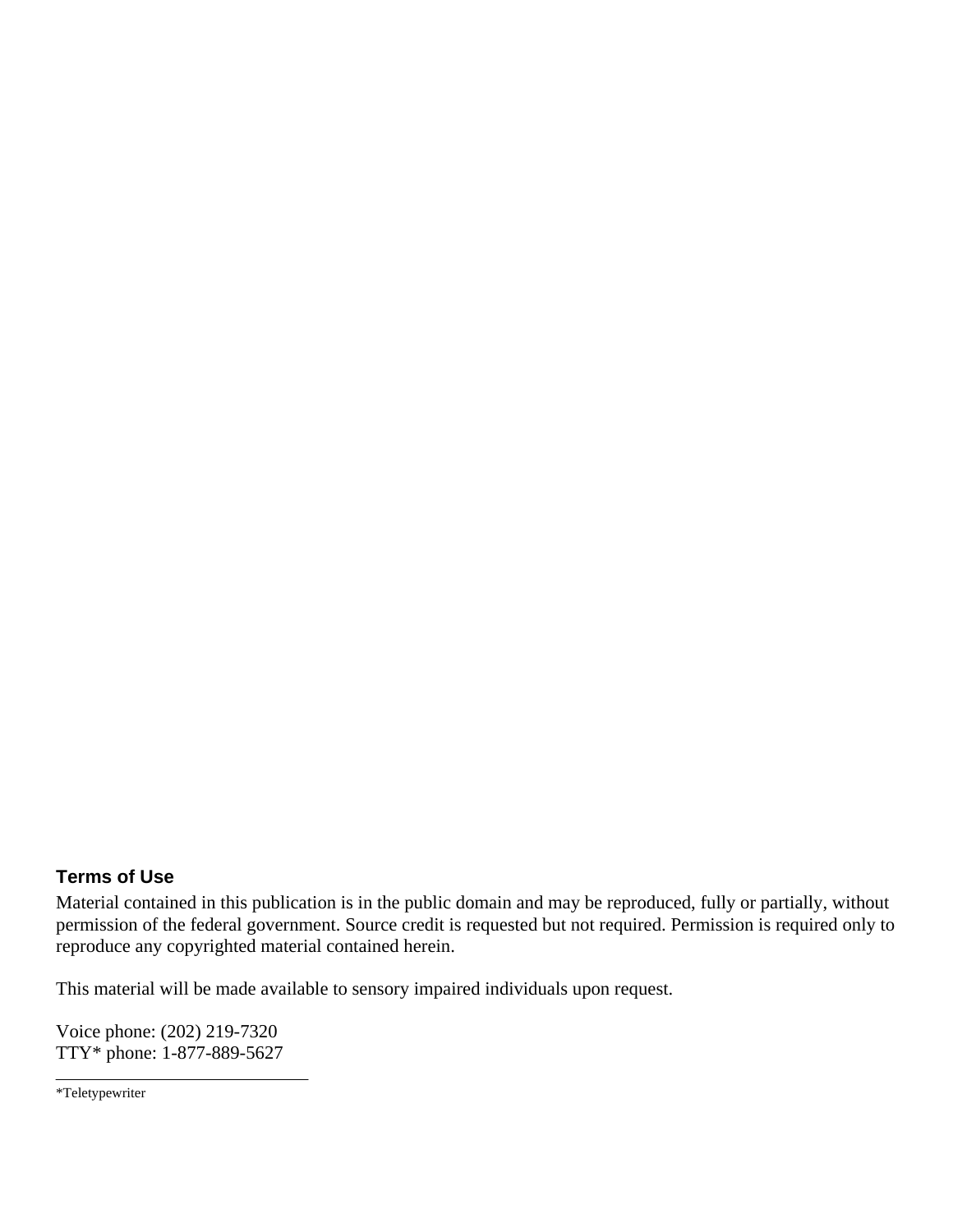# **Reports Required Under the LMRDA and the CSRA**



U.S. Department of Labor Thomas E. Perez, Secretary

Office of Labor-Management Standards 2010 (Revised 2014)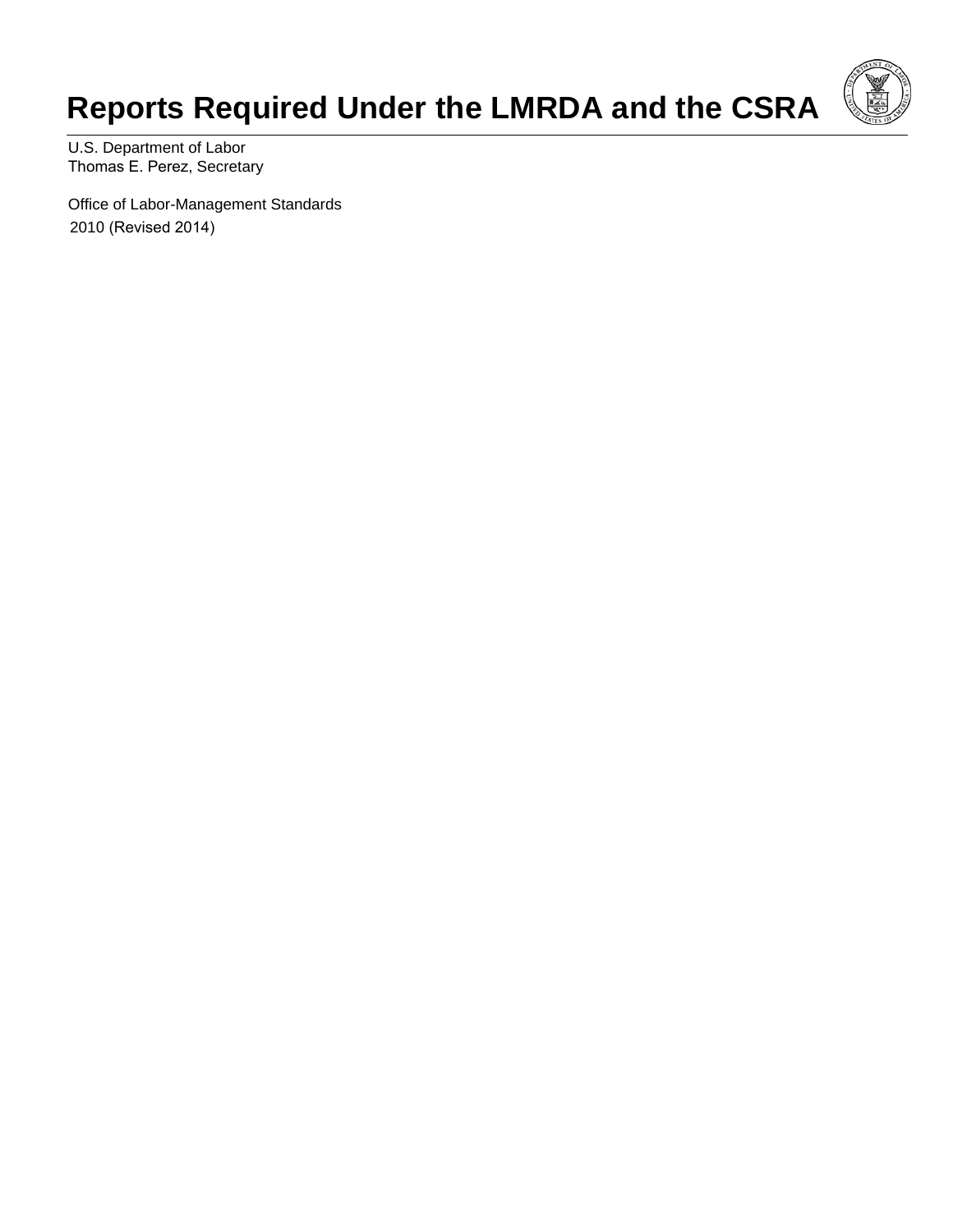## **Contents**

| - Form LM-1                 |  |
|-----------------------------|--|
|                             |  |
| - Form LM-2                 |  |
| ■ Form LM-3                 |  |
| - Form LM-4                 |  |
| • Simplified Annual Reports |  |
|                             |  |
|                             |  |
| - Form LM-15                |  |
| - Form LM-16                |  |
| - Form LM-15A               |  |
|                             |  |
|                             |  |
|                             |  |
| · Form LM-30                |  |
|                             |  |
| - Form LM-10                |  |
|                             |  |
| - Form LM-20                |  |
| · Form LM-21                |  |
|                             |  |
| ■ Form S-1                  |  |
|                             |  |
|                             |  |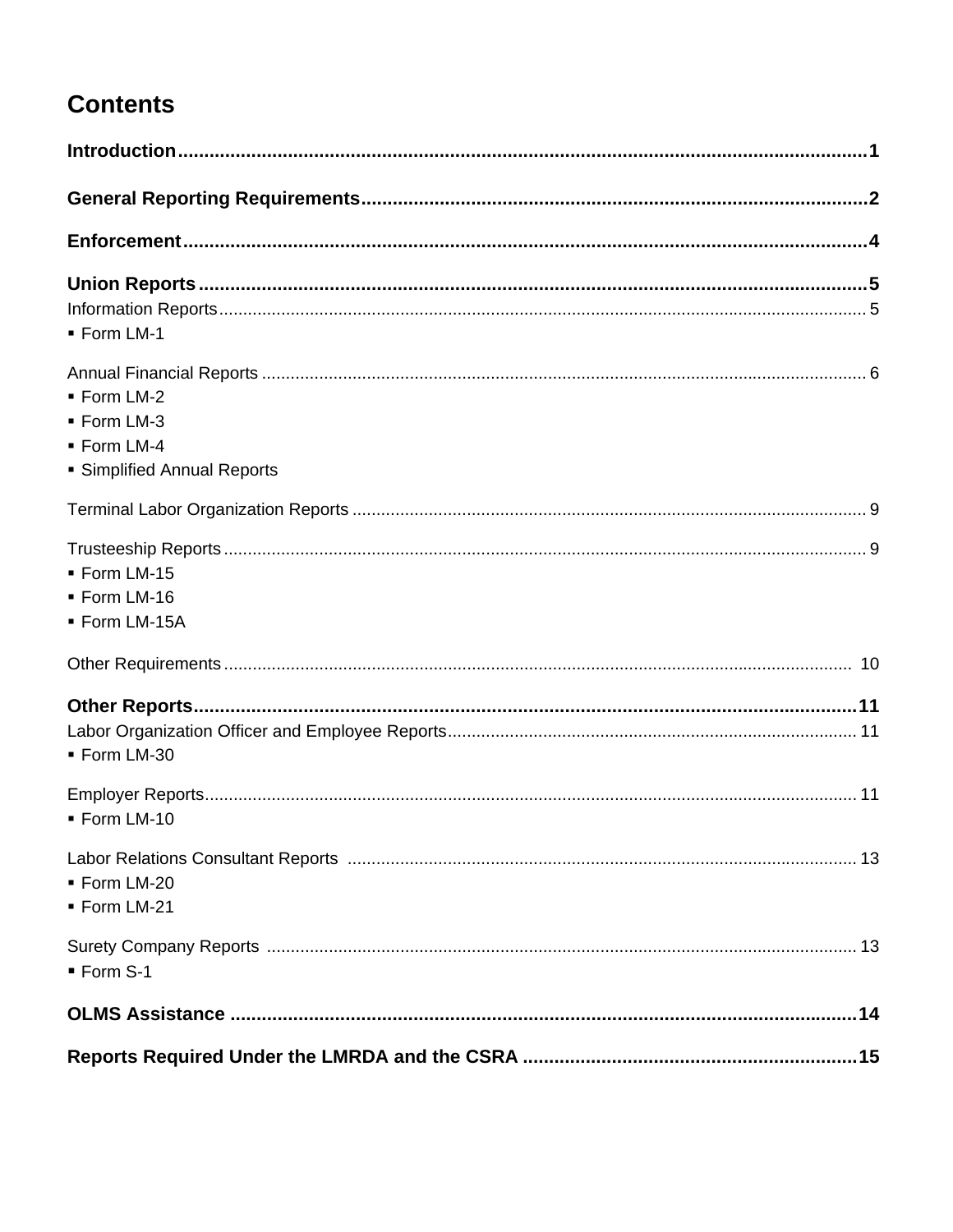### **Introduction**

This pamphlet provides general information about the reports that the Labor-Management Reporting and Disclosure Act of 1959 (LMRDA) and the Civil Service Reform Act of 1978 (CSRA) require to be filed with the U.S. Department of Labor by labor unions, union officers and employees, employers, labor relations consultants, and surety companies.

The LMRDA applies to labor organizations which represent private sector employees and U.S. Postal Service employees while the CSRA applies to labor organizations which represent employees in most agencies of the executive branch of the federal government. The regulations implementing the standards of conduct provisions of the CSRA incorporate many LMRDA provisions, including those related to labor organization reporting requirements. (Federal sector labor organizations subject to the Foreign Service Act or the Congressional Accountability Act are also required to file the union reports described in this pamphlet.)

All reports must be filed with the U.S. Department of Labor, Office of Labor-Management Standards (OLMS). Each reporting form prescribed by OLMS and the type of information to be reported are discussed in this pamphlet. The table at the back of this pamphlet lists the name and number of each form, the persons who are required to sign and file it, and its due date.

This pamphlet is designed to assist those subject to the reporting requirements of the LMRDA or the CSRA. It presents general information about the provisions of the laws and should not be construed as an official interpretation of their provisions. Detailed instructions concerning completion of the forms and information to be reported are included with the reporting forms.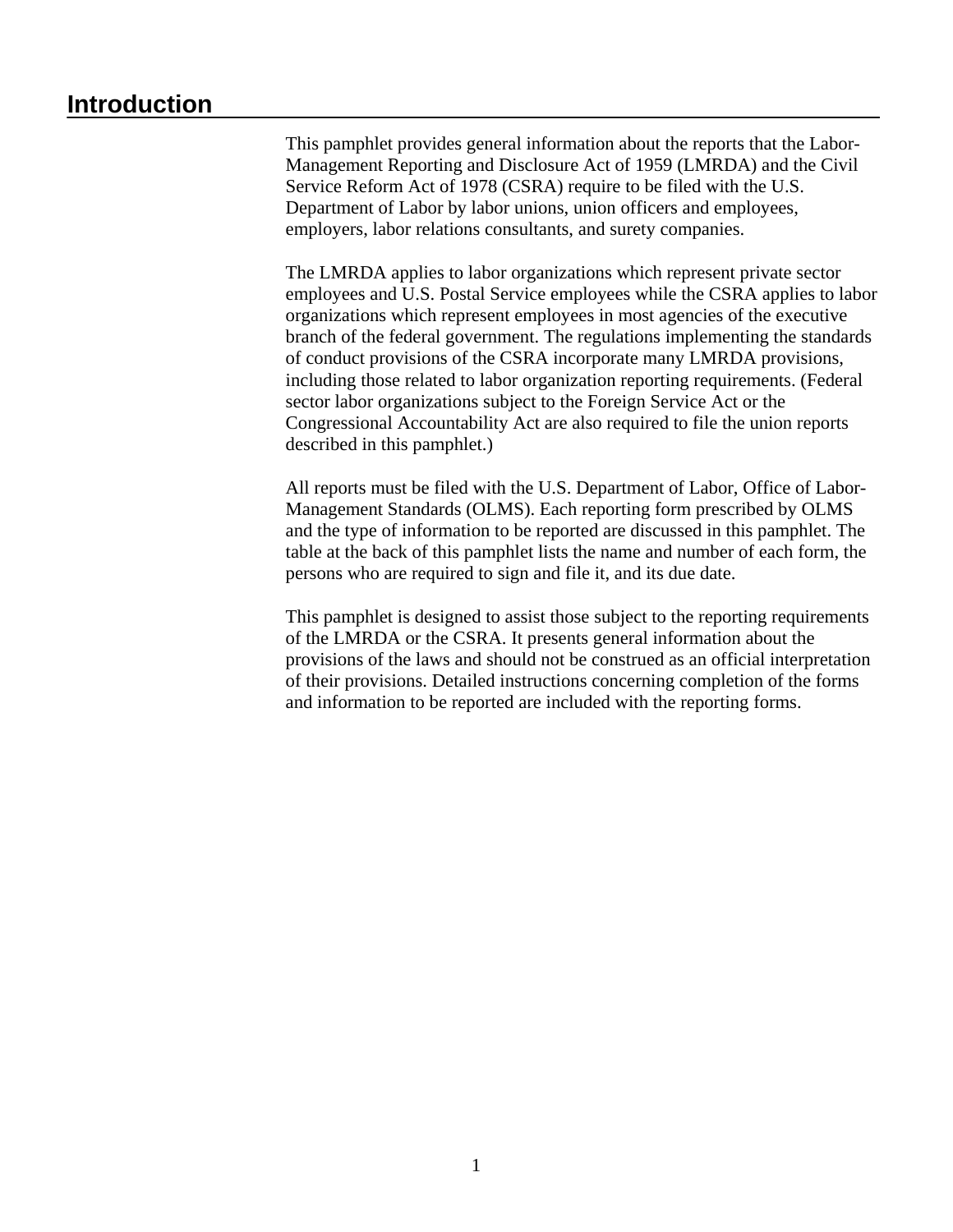# **General Reporting Requirements**

|                          | The Labor-Management Reporting and Disclosure Act of 1959 (LMRDA), and<br>the Civil Service Reform Act of 1978 (CSRA) require certain reports to be filed<br>with the U.S. Department of Labor.                                                                                                                                                                                                                                                                                                                                                                                           |
|--------------------------|-------------------------------------------------------------------------------------------------------------------------------------------------------------------------------------------------------------------------------------------------------------------------------------------------------------------------------------------------------------------------------------------------------------------------------------------------------------------------------------------------------------------------------------------------------------------------------------------|
| <b>Who Must Report</b>   | The reporting requirements apply to labor organizations, except state or local<br>central bodies and unions representing only public employees whose employer<br>is any state or political subdivision of a state, such as a county or municipality.<br>An intermediate body that is subordinate to a national or international labor<br>organization covered by the LMRDA, however, is subject to the reporting<br>requirements even if it does not represent any private sector employees. In<br>addition, these requirements also apply to<br>• officers and employees of such unions, |
|                          | • employers,                                                                                                                                                                                                                                                                                                                                                                                                                                                                                                                                                                              |
|                          | labor relations consultants, and                                                                                                                                                                                                                                                                                                                                                                                                                                                                                                                                                          |
|                          | surety companies.                                                                                                                                                                                                                                                                                                                                                                                                                                                                                                                                                                         |
|                          |                                                                                                                                                                                                                                                                                                                                                                                                                                                                                                                                                                                           |
| <b>How to File</b>       | The Form LM-2 must be filed electronically. Form LM-3 and Form LM-4 may<br>be filed electronically. All other forms may be completed using software<br>available at                                                                                                                                                                                                                                                                                                                                                                                                                       |
|                          | http://www.dol.gov/olms/regs/compliance/GPEA_Forms/blank mforms.htm                                                                                                                                                                                                                                                                                                                                                                                                                                                                                                                       |
|                          | but must be printed, signed manually, and filed with the U.S. Department of<br>Labor at the following address:                                                                                                                                                                                                                                                                                                                                                                                                                                                                            |
| <b>Public Disclosure</b> | U.S. Department of Labor<br>OLMS, Room N-1519<br>200 Constitution Avenue, NW<br>Washington, DC 20210-0001                                                                                                                                                                                                                                                                                                                                                                                                                                                                                 |
|                          | All reports are public information, and the Secretary of Labor may publish any<br>information or data obtained from reports filed under the reporting provisions<br>of the LMRDA or CSRA.                                                                                                                                                                                                                                                                                                                                                                                                 |
|                          | Individuals may examine labor organization annual financial reports, union<br>officer and employee reports, and employer and labor relations consultant<br>reports free of charge or purchase copies via the Online Public Disclosure<br>Room at: http://www.unionreports.gov. Anyone with a computer and internet<br>connection can view and print copies of these reports for year 2000 and later in<br>pdf format. Individuals can also conduct searches of union records and generate<br>reports based on user-selected search criteria.                                              |
|                          | Any person may examine reports and related documents free of charge or may<br>purchase copies for 15 cents per page at the OLMS Public Disclosure Room in<br>Room N-1519 at 200 Constitution Avenue, NW, Washington, DC 20210-0001.                                                                                                                                                                                                                                                                                                                                                       |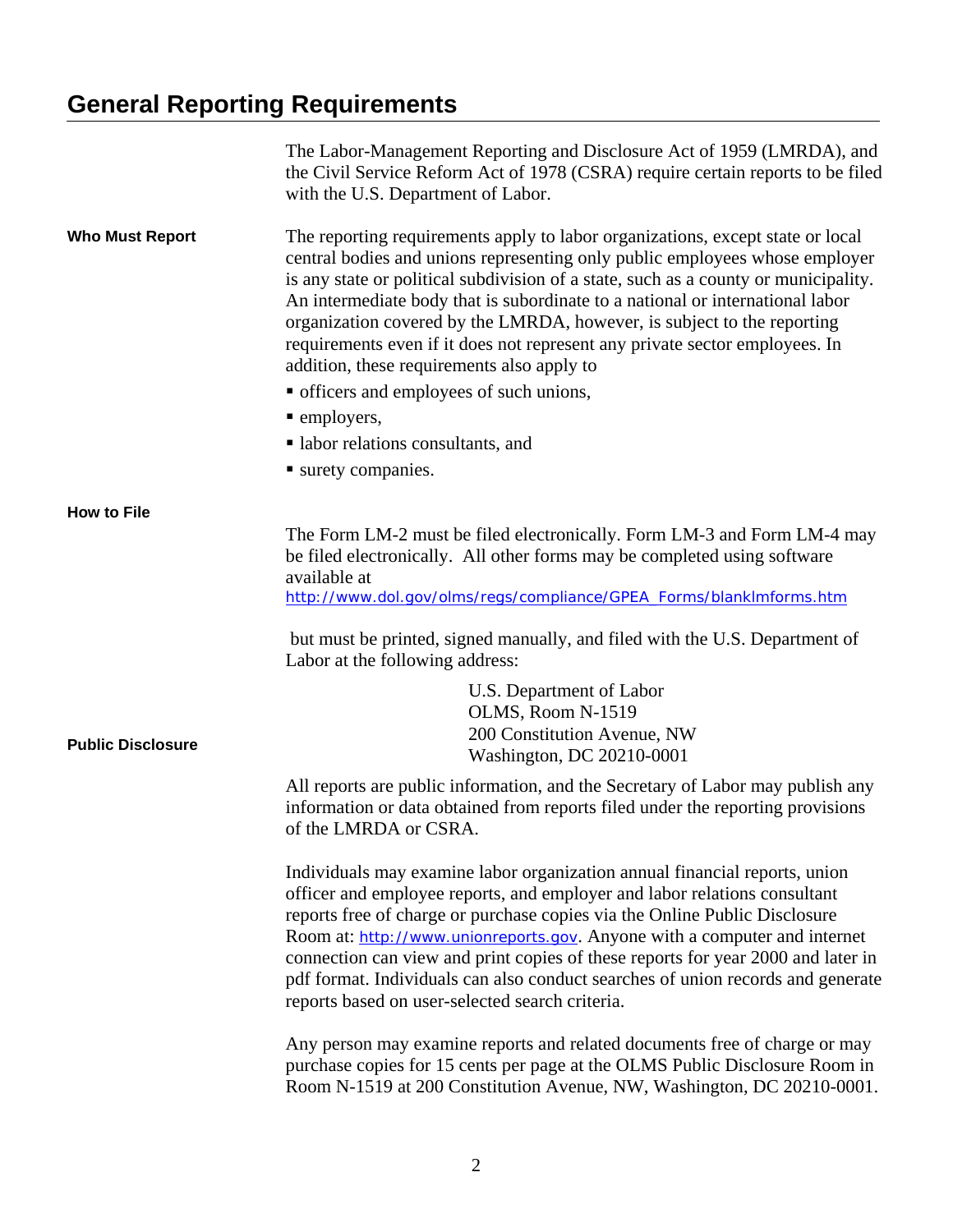For more information, please see our pamphlet, *Public Disclosure Under the LMRDA*, at **www.olms.dol.gov**.

**Recordkeeping** Every person who is required to file a report under the LMRDA or the CSRA, either as an individual or as an officer of a union or employer, is responsible for maintaining records which will provide in sufficient detail the information and data necessary to verify the accuracy and completeness of the report. These records must be kept for at least 5 years after the date the report is filed. Any record necessary to verify, explain, or clarify the report must be retained, including, but not limited to, vouchers, worksheets, receipts, and applicable resolutions. For more information about union recordkeeping, please see our fact sheet, *LMRDA Recordkeeping Requirements for Unions*, at **www.olms.dol.gov**.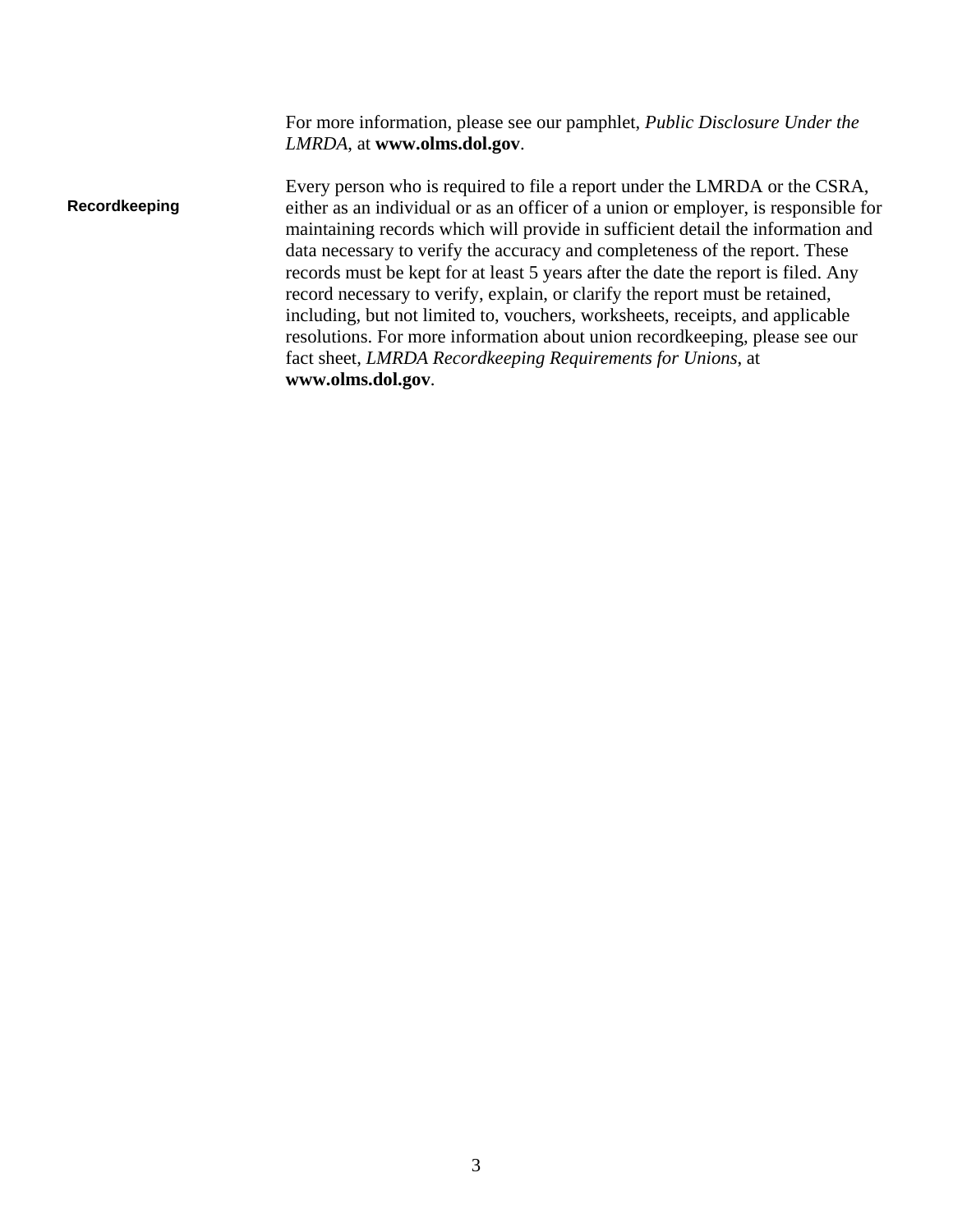## **Enforcement**

| <b>Civil Enforcement</b>  | OLMS has authority to conduct investigations concerning compliance with the<br>reporting requirements of the LMRDA and the CSRA. The Secretary of Labor<br>may file civil actions in Federal courts to restrain violations and ensure<br>compliance with the LMRDA reporting requirements.                                                 |
|---------------------------|--------------------------------------------------------------------------------------------------------------------------------------------------------------------------------------------------------------------------------------------------------------------------------------------------------------------------------------------|
|                           | Enforcement of the CSRA reporting requirements is through administrative<br>action which involves the filing of a complaint by OLMS, a hearing before a<br>Department of Labor administrative law judge, the judge's report and<br>recommendation, and a decision and order by the Assistant Secretary for<br><b>Employment Standards.</b> |
| <b>Criminal Penalties</b> | The following acts are made criminal under the LMRDA:                                                                                                                                                                                                                                                                                      |
|                           | • Willfully failing to file a report or keep required records;                                                                                                                                                                                                                                                                             |
|                           | Knowingly making a false statement or representation of a material fact or<br>knowingly failing to disclose a material fact in a report or other required<br>document; and                                                                                                                                                                 |
|                           | • Willfully making a false entry in, or withholding, concealing, or destroying<br>documents required to be kept.                                                                                                                                                                                                                           |
|                           | These acts are punishable by a fine of not more than \$100,000, imprisonment<br>for not more than 1 year, or both.                                                                                                                                                                                                                         |
|                           | Filing a false report under the CSRA is a violation of 18 U.S.C. 1001<br>punishable by a fine of not more than \$250,000, imprisonment for not more<br>than 5 years, or both.                                                                                                                                                              |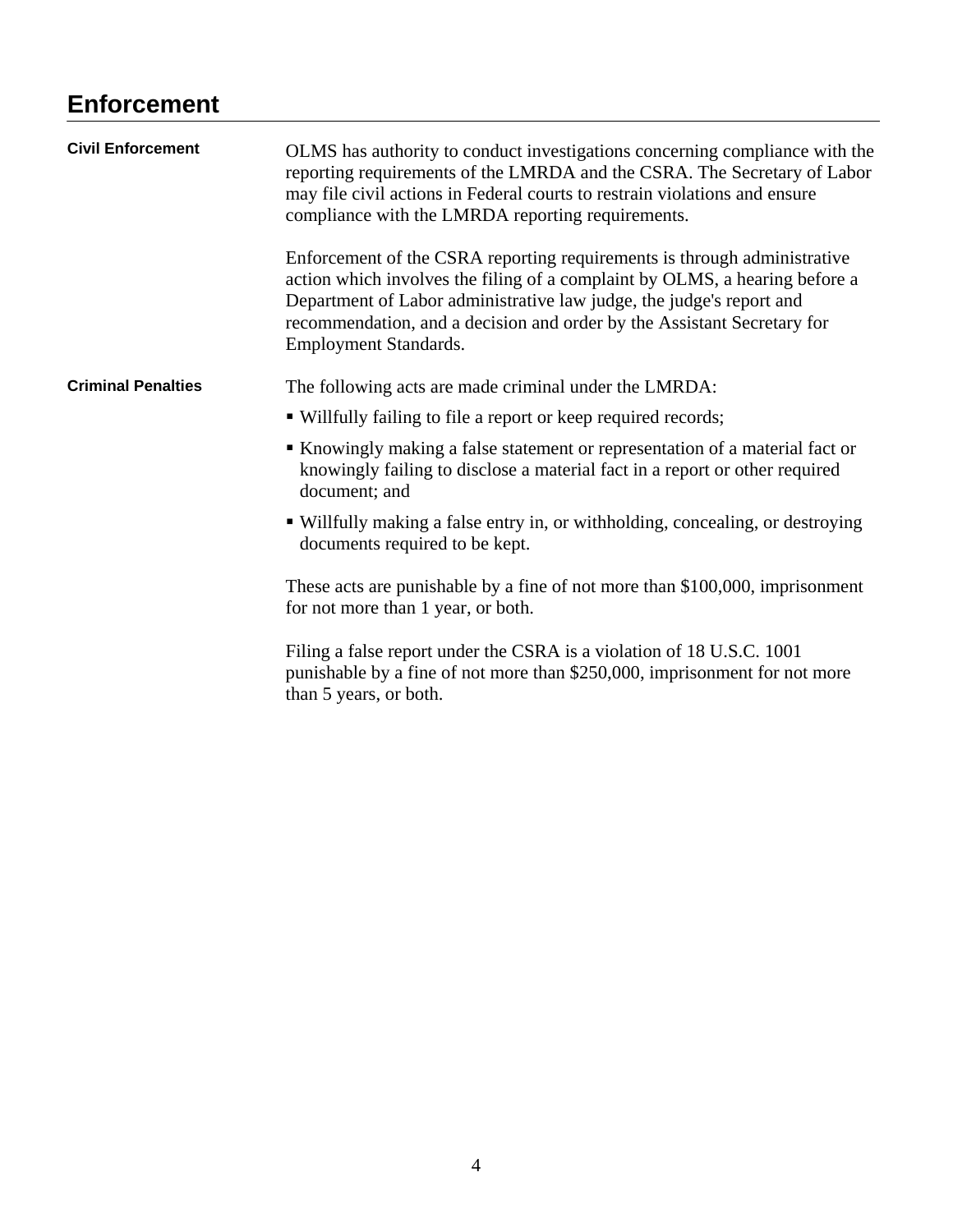# **Union Reports**

| Form LM-1 | <b>Information Reports</b><br>The LMRDA and the CSRA regulations require that every covered union adopt<br>a constitution and bylaws and file two copies with OLMS, along with a Labor<br>Organization Information Report, Form LM-1, providing certain information<br>about the structure, practices, and procedures of the union.                                                                                                                                                                               |
|-----------|-------------------------------------------------------------------------------------------------------------------------------------------------------------------------------------------------------------------------------------------------------------------------------------------------------------------------------------------------------------------------------------------------------------------------------------------------------------------------------------------------------------------|
|           | <b>Deadline.</b> The initial information report, Form LM-1, is due within 90 days<br>after the union first becomes subject to the LMRDA or the CSRA.                                                                                                                                                                                                                                                                                                                                                              |
|           | <b>Signatures.</b> Form LM-1 must be signed by the president and secretary or<br>corresponding principal officers of the reporting union.                                                                                                                                                                                                                                                                                                                                                                         |
|           | <b>Reporting Information.</b> Form LM-1 requires information such as:                                                                                                                                                                                                                                                                                                                                                                                                                                             |
|           | $\blacksquare$ identification of the union                                                                                                                                                                                                                                                                                                                                                                                                                                                                        |
|           | ■ identification of officers                                                                                                                                                                                                                                                                                                                                                                                                                                                                                      |
|           | rates of dues and fees                                                                                                                                                                                                                                                                                                                                                                                                                                                                                            |
|           | • fiscal year ending date                                                                                                                                                                                                                                                                                                                                                                                                                                                                                         |
|           | Additionally, labor organizations (except Federal employee labor organizations<br>subject solely to the CSRA) must indicate where in the union's constitution and<br>by laws certain practices and procedures are described or, if not in the<br>constitution, provide a detailed statement describing the practices and<br>procedures. Among the items to be reported are practices for:                                                                                                                         |
|           | • authorizing disbursement of funds                                                                                                                                                                                                                                                                                                                                                                                                                                                                               |
|           | • selecting officers and other union representatives                                                                                                                                                                                                                                                                                                                                                                                                                                                              |
|           | • protesting a defect in the election of officers                                                                                                                                                                                                                                                                                                                                                                                                                                                                 |
|           | • disciplining and removing officers                                                                                                                                                                                                                                                                                                                                                                                                                                                                              |
|           | • fining, expelling, and suspending members                                                                                                                                                                                                                                                                                                                                                                                                                                                                       |
|           | • ratifying contract terms                                                                                                                                                                                                                                                                                                                                                                                                                                                                                        |
|           | ■ authorizing strikes                                                                                                                                                                                                                                                                                                                                                                                                                                                                                             |
|           | All reporting unions except Federal employee unions subject solely to the<br>CSRA are required to file an amended Form LM-1 to update the information on<br>file with OLMS if there have been any changes in the reported practices and<br>procedures which are not contained in the union's constitution and bylaws. The<br>amended Form LM-1 must be filed with the union's annual financial report<br>(Form LM-2, LM-3, or LM-4, as discussed below) for the reporting period in<br>which the change occurred. |
|           | File Number Assignment. OLMS assigns a six-digit file number to each union<br>filing a Form LM-1. OLMS acknowledges receipt of each Form LM-1 and<br>informs the union of its file number which must be entered on its annual                                                                                                                                                                                                                                                                                     |

financial reports and on all correspondence with OLMS.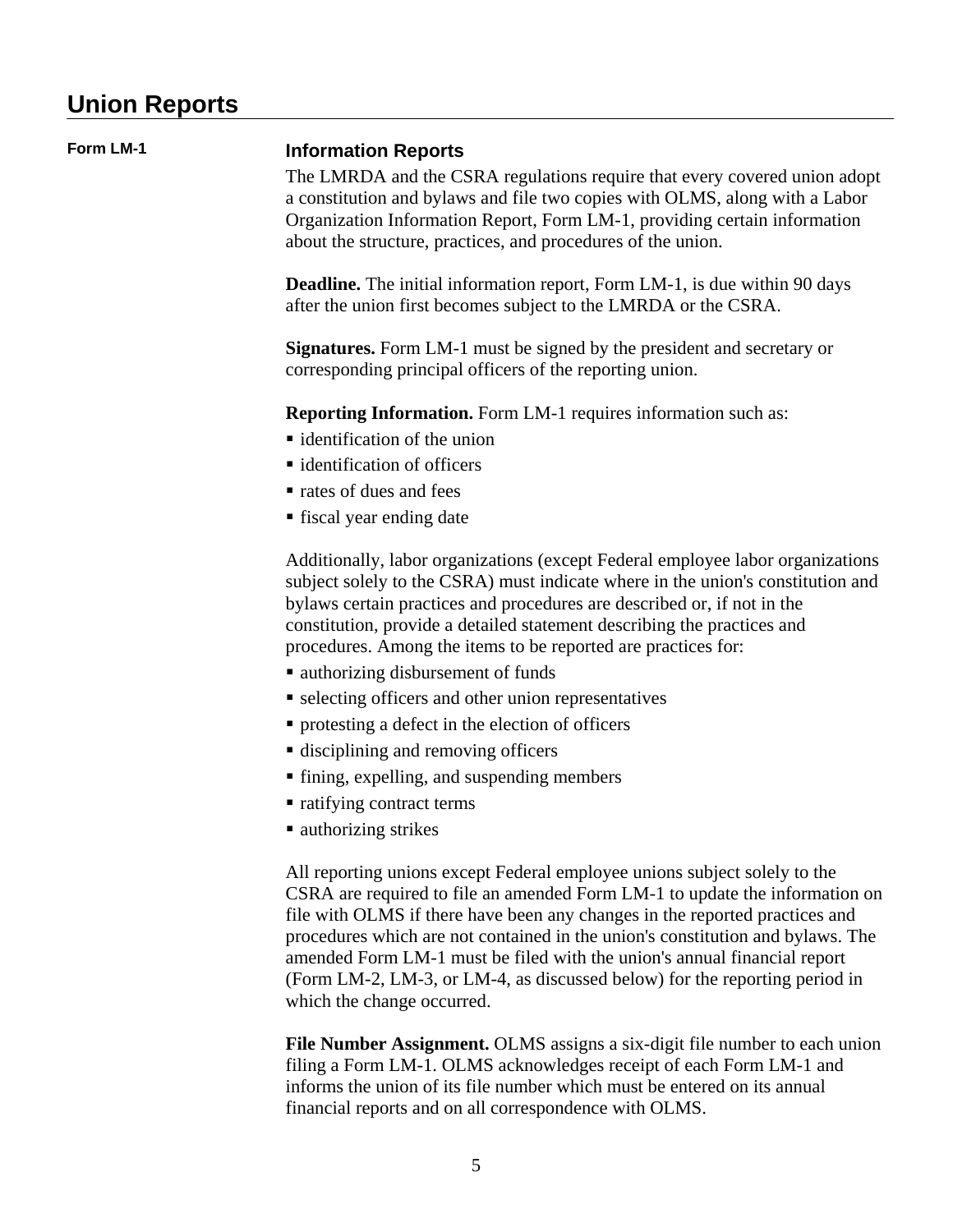| <b>Reporting Forms</b> | <b>Annual Financial Reports</b>                                                                                                                                                                                                                                                                    |  |  |  |
|------------------------|----------------------------------------------------------------------------------------------------------------------------------------------------------------------------------------------------------------------------------------------------------------------------------------------------|--|--|--|
|                        | Unions must file an annual financial report on one of three Labor Organization<br>Annual Reports, Form LM-2, LM-3, or LM-4. The three forms vary in the level<br>of financial details which must be reported. The filing requirements are<br>determined by the total annual receipts of the union: |  |  |  |
|                        | • Form LM-2 – This most detailed annual report must be filed by unions with<br>total annual receipts of \$250,000 or more and those in trusteeship.                                                                                                                                                |  |  |  |
|                        | • Form LM-3 – This less detailed annual report may be filed by unions with<br>total annual receipts of less than \$250,000 if not in trusteeship.                                                                                                                                                  |  |  |  |
|                        | • Form LM-4 – This abbreviated annual report may be filed by unions with<br>less than \$10,000 in total annual receipts if not in trusteeship.                                                                                                                                                     |  |  |  |
|                        | <b>Deadline.</b> The annual financial report is due within 90 days after the end of the<br>union's fiscal year.                                                                                                                                                                                    |  |  |  |
|                        | <b>Signatures.</b> Form LM-2, LM-3, or LM-4 must be signed by the president and<br>treasurer or corresponding principal officers of the reporting union.                                                                                                                                           |  |  |  |
| Form LM-2              | <b>Reporting Information.</b> Form LM-2 is the most detailed annual financial<br>report requiring completion of 21 information items, 47 financial items, and<br>20 supporting schedules. Information to be reported includes                                                                      |  |  |  |
|                        | • whether the union has any trusts in which the union is interested as defined in<br>the instructions                                                                                                                                                                                              |  |  |  |
|                        | $\bullet$ whether the union has a political action committee (PAC)                                                                                                                                                                                                                                 |  |  |  |
|                        | • whether the union discovered any loss or shortage of funds                                                                                                                                                                                                                                       |  |  |  |
|                        | • whether the union had an audit of its books or records                                                                                                                                                                                                                                           |  |  |  |
|                        | rates of dues and fees                                                                                                                                                                                                                                                                             |  |  |  |
|                        | • 7 asset categories such as cash and investments                                                                                                                                                                                                                                                  |  |  |  |
|                        | • 4 liability categories such as accounts payable and mortgages payable                                                                                                                                                                                                                            |  |  |  |
|                        | ■ 13 receipt categories such as dues and interest                                                                                                                                                                                                                                                  |  |  |  |
|                        | • 16 disbursement categories such as benefits and repayment of loans obtained                                                                                                                                                                                                                      |  |  |  |
|                        | • a schedule of payments to officers                                                                                                                                                                                                                                                               |  |  |  |
|                        | • a schedule of payments to employees                                                                                                                                                                                                                                                              |  |  |  |
|                        | • a schedule of loans payable                                                                                                                                                                                                                                                                      |  |  |  |
|                        | a schedule of loans receivable                                                                                                                                                                                                                                                                     |  |  |  |
|                        | • an accounts receivable aging schedule                                                                                                                                                                                                                                                            |  |  |  |
|                        | • an accounts payable aging schedule                                                                                                                                                                                                                                                               |  |  |  |
|                        | • a schedule of membership status                                                                                                                                                                                                                                                                  |  |  |  |
|                        |                                                                                                                                                                                                                                                                                                    |  |  |  |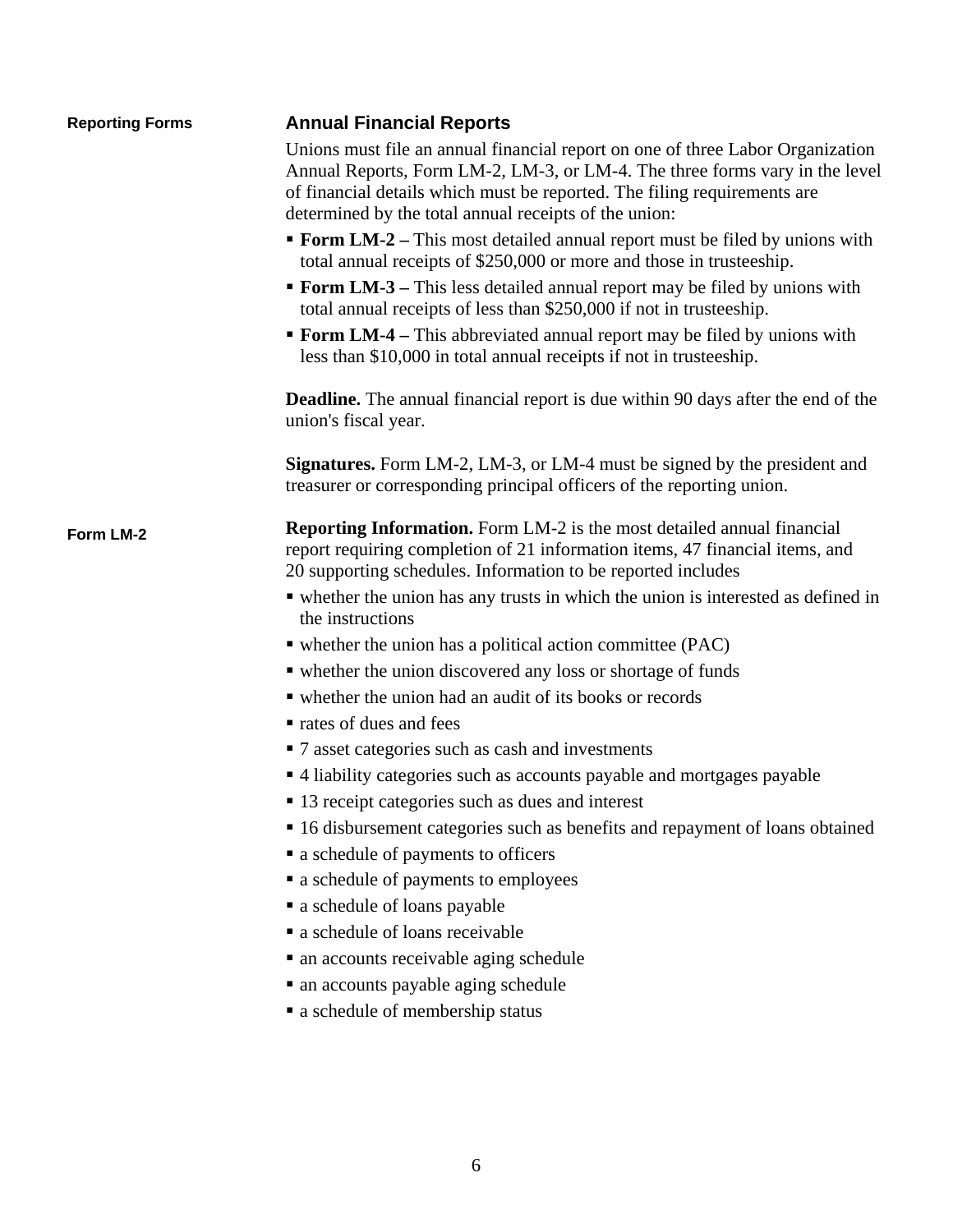- six functional schedules itemizing individual receipts or disbursements of \$5,000 or more and total receipts or disbursements to a single entity or individual that aggregate to \$5,000 or more
	- o other receipts
	- o representational activities
	- o political activities and lobbying
	- o contributions, gifts, and grants
	- o general overhead
	- o union administration

**Filing.** The Form LM-2 must be prepared using software obtained from the OLMS Web site:

Form LM-2: http://www.dol.gov/olms/regs/compliance/revisedlm2.htm

The reports must be signed with digital signatures and submitted electronically. Information on obtaining electronic signatures is available at:

http://www.dol.gov/olms/regs/compliance/digital-signatures.htm

**Temporary Hardship Exemption.** If a labor organization experiences unanticipated technical difficulties that prevent the timely electronic preparation and submission of the Form LM-2, the organization may file a paper format report by the required due date. An electronic format copy of the report must then be filed within 10 business days after the required due date.

**Continuing Hardship Exemption.** If a labor organization knows in advance that the Form LM-2 cannot be filed electronically without undue burden or expense, it may apply in writing for a continuing hardship exemption. The application must be received by OLMS at least 30 days before the required due date. The application must be mailed to the following address:

> U.S. Department of Labor OLMS, Room N-5609 200 Constitution Avenue, NW Washington, DC 20210

The application must include, but not be limited to, the following:

- the requested time period of the exemption not to exceed one year
- the justification for the requested time period
- a description of the burden and expense that the labor organization would incur if it was required to make an electronic submission
- the reasons for not submitting the report electronically

The continuing hardship exemption shall not be deemed granted until OLMS notifies the labor organization in writing.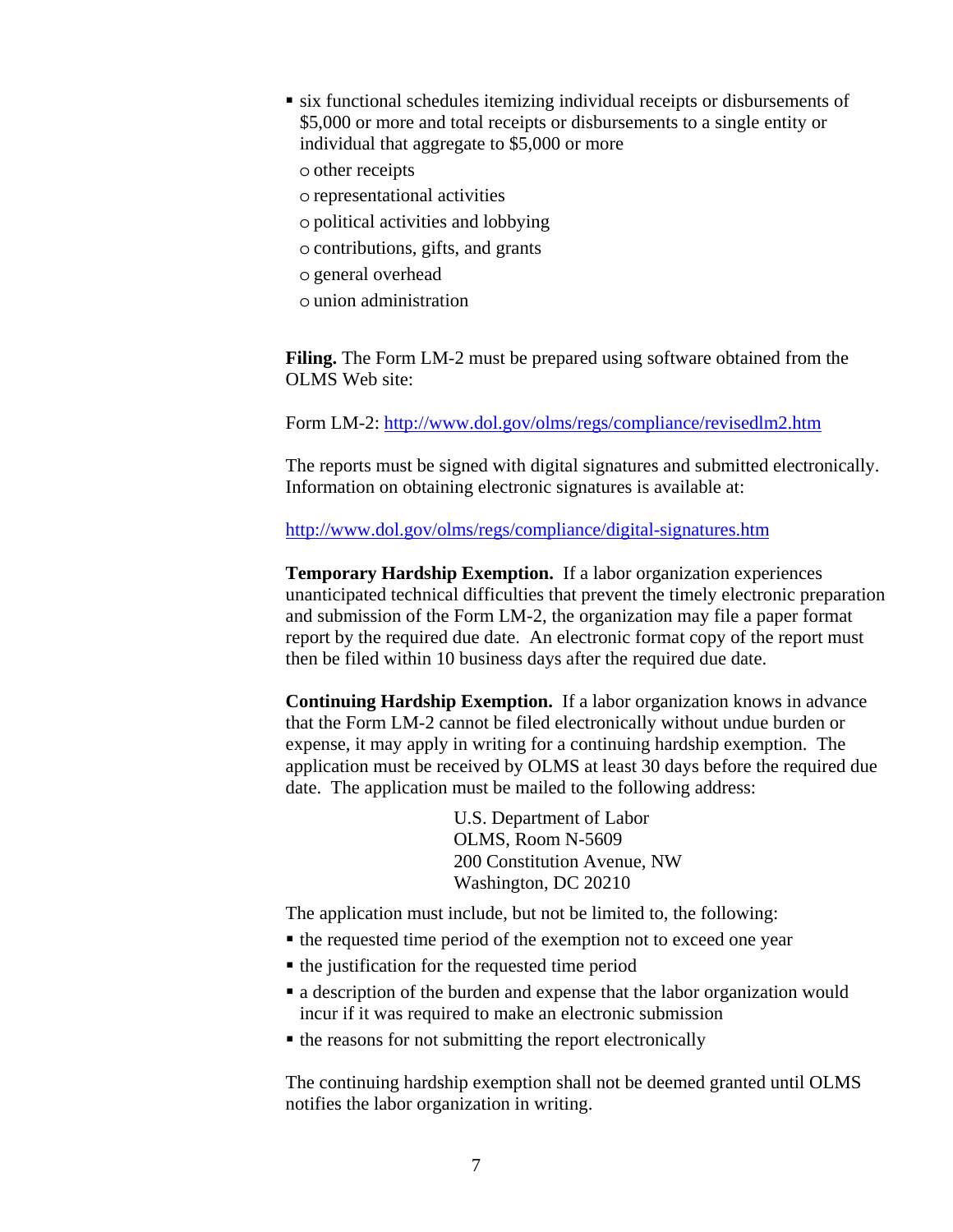|                                            | <b>Additional Information.</b> The OLMS Web site at www.olms.dol.gov contains<br>extensive information about the Form LM-2.                                                                                                                                                                                                                                                                                                                                                                                                                                                                                                                                                                                                                                                                                     |  |  |
|--------------------------------------------|-----------------------------------------------------------------------------------------------------------------------------------------------------------------------------------------------------------------------------------------------------------------------------------------------------------------------------------------------------------------------------------------------------------------------------------------------------------------------------------------------------------------------------------------------------------------------------------------------------------------------------------------------------------------------------------------------------------------------------------------------------------------------------------------------------------------|--|--|
| Form LM-3                                  | <b>Reporting Information.</b> Form LM-3 is less detailed, requiring the completion<br>of 23 information and 32 financial items. Information to be reported includes:                                                                                                                                                                                                                                                                                                                                                                                                                                                                                                                                                                                                                                            |  |  |
|                                            | • whether the union has any subsidiary organizations                                                                                                                                                                                                                                                                                                                                                                                                                                                                                                                                                                                                                                                                                                                                                            |  |  |
|                                            | $\blacksquare$ whether the union has a PAC                                                                                                                                                                                                                                                                                                                                                                                                                                                                                                                                                                                                                                                                                                                                                                      |  |  |
|                                            | • whether the union discovered any loss or shortage of funds                                                                                                                                                                                                                                                                                                                                                                                                                                                                                                                                                                                                                                                                                                                                                    |  |  |
|                                            | $\blacksquare$ number of members                                                                                                                                                                                                                                                                                                                                                                                                                                                                                                                                                                                                                                                                                                                                                                                |  |  |
|                                            | • rates of dues and fees                                                                                                                                                                                                                                                                                                                                                                                                                                                                                                                                                                                                                                                                                                                                                                                        |  |  |
|                                            | " payments to officers                                                                                                                                                                                                                                                                                                                                                                                                                                                                                                                                                                                                                                                                                                                                                                                          |  |  |
|                                            | • 6 asset categories and 4 liability categories                                                                                                                                                                                                                                                                                                                                                                                                                                                                                                                                                                                                                                                                                                                                                                 |  |  |
|                                            | • 6 receipt categories                                                                                                                                                                                                                                                                                                                                                                                                                                                                                                                                                                                                                                                                                                                                                                                          |  |  |
|                                            | ■ 10 disbursement categories                                                                                                                                                                                                                                                                                                                                                                                                                                                                                                                                                                                                                                                                                                                                                                                    |  |  |
| Form LM-4                                  | <b>Reporting Information.</b> Form LM-4 is the least detailed annual financial<br>report, requiring completion of 13 information and 5 financial items.<br>Information to be reported includes:                                                                                                                                                                                                                                                                                                                                                                                                                                                                                                                                                                                                                 |  |  |
|                                            | • whether the union changed its rates of dues and fees                                                                                                                                                                                                                                                                                                                                                                                                                                                                                                                                                                                                                                                                                                                                                          |  |  |
|                                            | • whether the union discovered any loss or shortage of funds                                                                                                                                                                                                                                                                                                                                                                                                                                                                                                                                                                                                                                                                                                                                                    |  |  |
|                                            | • number of members                                                                                                                                                                                                                                                                                                                                                                                                                                                                                                                                                                                                                                                                                                                                                                                             |  |  |
|                                            | total value of assets                                                                                                                                                                                                                                                                                                                                                                                                                                                                                                                                                                                                                                                                                                                                                                                           |  |  |
|                                            | ■ total liabilities                                                                                                                                                                                                                                                                                                                                                                                                                                                                                                                                                                                                                                                                                                                                                                                             |  |  |
|                                            | ■ total receipts                                                                                                                                                                                                                                                                                                                                                                                                                                                                                                                                                                                                                                                                                                                                                                                                |  |  |
|                                            | total disbursements                                                                                                                                                                                                                                                                                                                                                                                                                                                                                                                                                                                                                                                                                                                                                                                             |  |  |
|                                            | • total amount of payments to officers and employees<br>Software for electronically completing and filing Form LM-3 and Form LM-4<br>is available from the OLMS Web site:                                                                                                                                                                                                                                                                                                                                                                                                                                                                                                                                                                                                                                       |  |  |
|                                            | Form LM-3:<br>http://www.dol.gov/olms/regs/compliance/lm3_downloadpg.htm<br>Form LM-4:<br>http://www.dol.gov/olms/regs/compliance/lm4_downloadpg.htm                                                                                                                                                                                                                                                                                                                                                                                                                                                                                                                                                                                                                                                            |  |  |
|                                            |                                                                                                                                                                                                                                                                                                                                                                                                                                                                                                                                                                                                                                                                                                                                                                                                                 |  |  |
| <b>Simplified Annual</b><br><b>Reports</b> | A local union that has no assets, liabilities, receipts, or disbursements, and<br>which is not in trusteeship, is not required to file an annual report if its parent<br>union files a simplified annual report on its behalf. In order to be eligible for<br>this simplified annual reporting, the local must be governed solely by a uniform<br>constitution and bylaws filed with OLMS by its parent union and its members<br>must be subject to uniform fees and dues applicable to all members of the local<br>unions for which the parent union files simplified reports. The parent union<br>must submit annually to OLMS certain basic information about the local,<br>including the names of all officers, together with a certification signed by the<br>president and treasurer of the parent union. |  |  |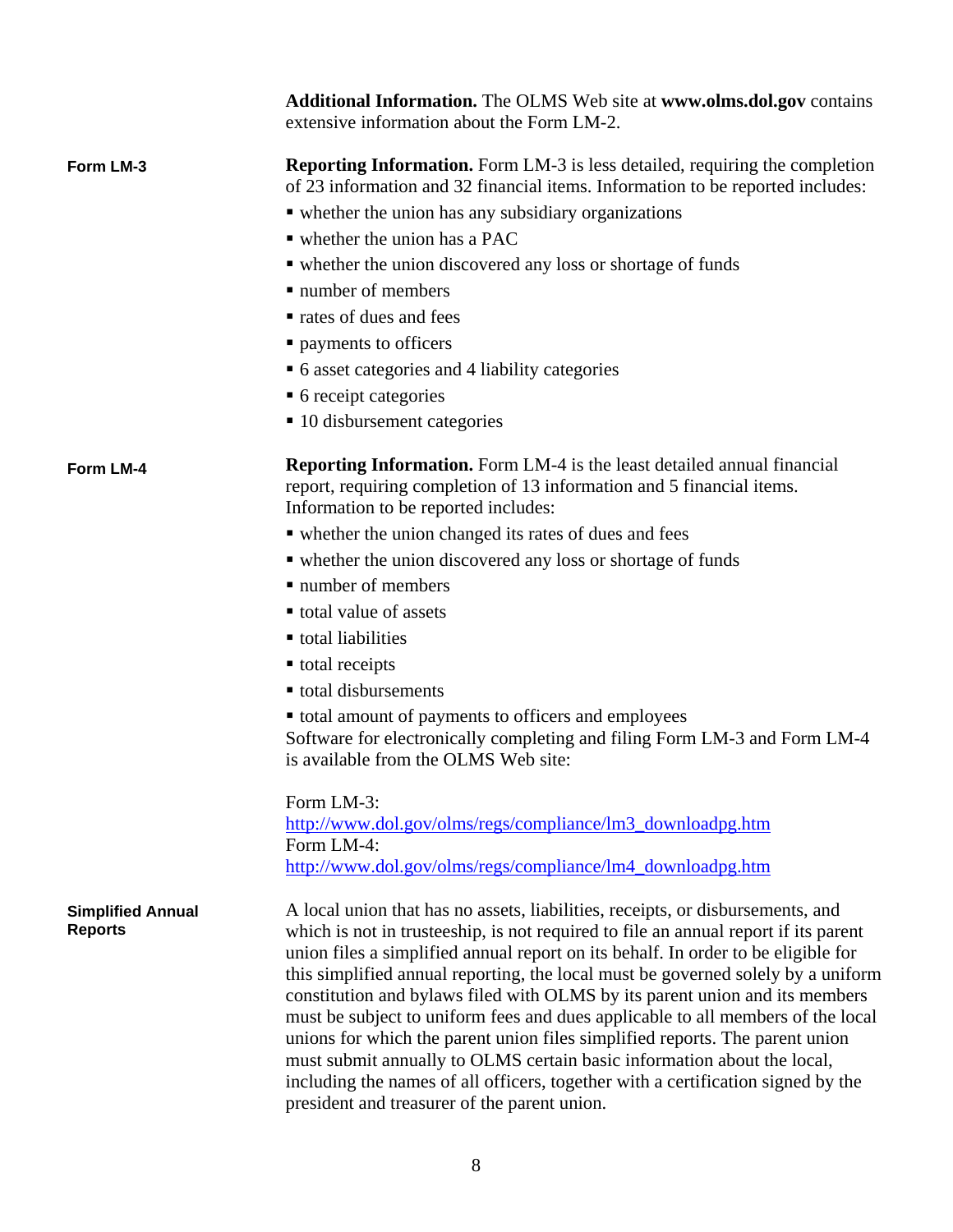If a parent body holds funds in the name of a local union and receives and disburses funds on behalf of the local, the local is considered to have receipts and disbursements and is not eligible to have a simplified annual report filed on its behalf by the national organization.

#### **Terminal Labor Organization Reports**

Any union which has gone out of existence by disbanding, merging into another organization, or being merged and consolidated with one or more labor organizations to form a new organization must file a terminal report. The terminal report must be filed on Form LM-2 if the union filed its last annual report on Form LM-2. It may be filed on Form LM-3 if the union filed its last annual report on Form LM-3, and its total receipts for the part of the fiscal year during which it was in existence were less than \$250,000. It may be filed on Form LM-4 if the union filed its last annual report on Form LM-4, and its total receipts for the part of the fiscal year during which it was in existence were less than \$10,000.

**Deadline.** The terminal report should be filed within 30 days after the effective date of the union's termination or loss of reporting identity.

**Signatures.** The terminal report, Forms LM-2, LM-3, or LM-4, must be signed by the president and treasurer or corresponding principal officers who were serving at the time of termination.

**Reporting Information.** This report must contain a detailed statement of the circumstances and effective date of the union's termination or loss of reporting identity. A union which is absorbed into another must report the name, address, and file number of the union into which it has been merged. The terminal report must reflect the union's financial condition at the time of termination or loss of reporting identity, must describe plans for the disposition of the organization's cash and other assets, and must cover the period from the beginning of the fiscal year through the date of termination.

#### **Trusteeship Reports**

"Trusteeship" is defined in the LMRDA as "any receivership, trusteeship, or other method of supervision or control whereby a labor organization suspends the autonomy otherwise available to a subordinate body under its constitution or bylaws."

**Reporting Forms.** Trusteeship reports must be filed using the following forms:

- Form LM-15 Trusteeship Report
- Form LM-16 Terminal Trusteeship Report
- Form LM-15A Report on Selection of Delegates and Officers

**Signatures.** All trusteeship reports on Forms LM-15, LM-15A, and LM-16 and the Form LM-2 filed on behalf of a trusteed subordinate union must be signed by the president and treasurer or corresponding principal officers of the parent union and by the trustees of the subordinate union.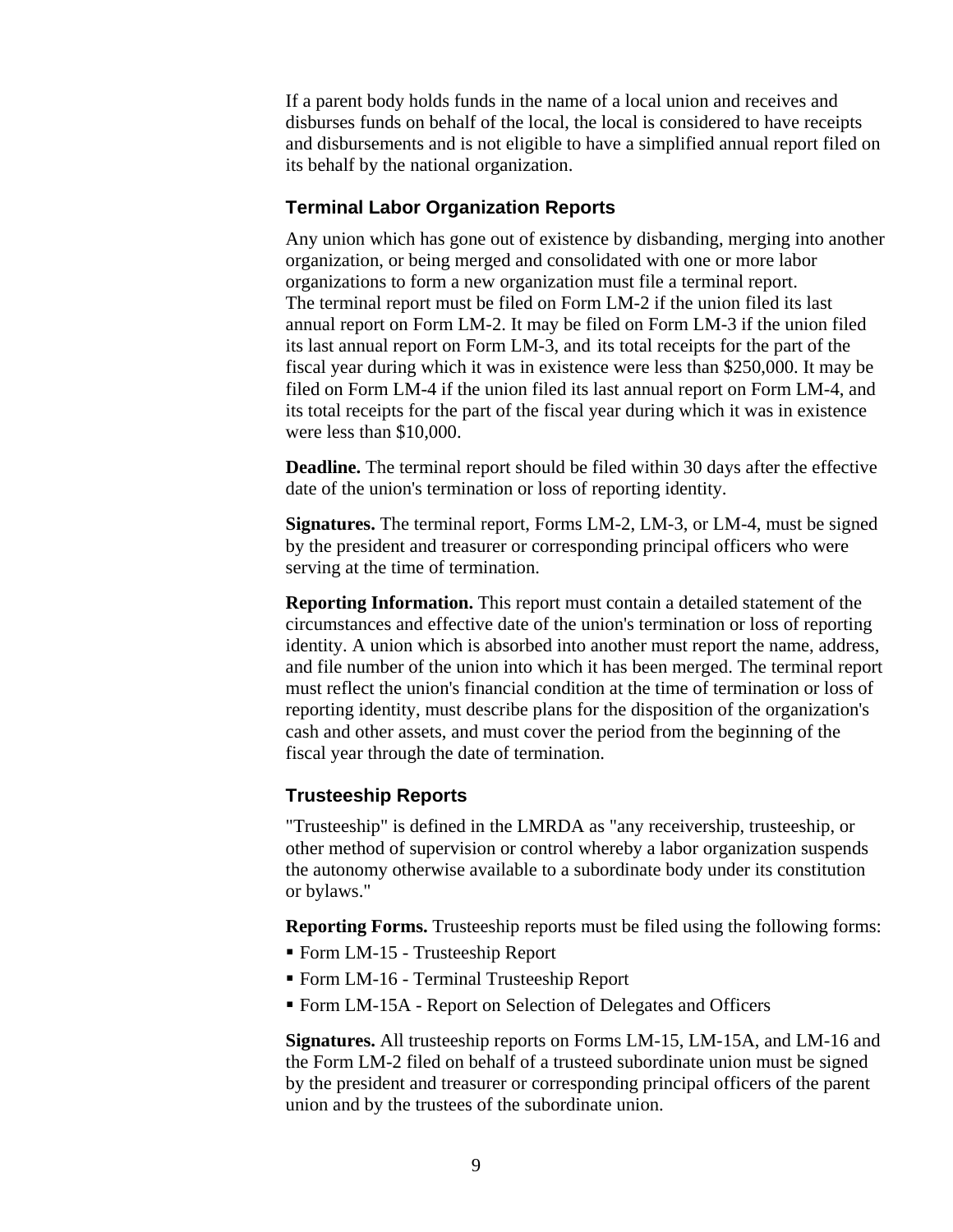| Form LM-15  | Initial Reports. Within 30 days after imposing a trusteeship over a subordinate<br>union, the parent union must file an initial Trusteeship Report, Form LM-15, to<br>disclose the reasons for the trusteeship, when it was established, the financial<br>condition of the trusteed union at the time the trusteeship was established, and<br>other required information.                                                                                                                                                                                          |
|-------------|--------------------------------------------------------------------------------------------------------------------------------------------------------------------------------------------------------------------------------------------------------------------------------------------------------------------------------------------------------------------------------------------------------------------------------------------------------------------------------------------------------------------------------------------------------------------|
|             | <b>Semiannual Reports.</b> Within 30 days after the end of each 6-month period for<br>the duration of the trusteeship, the parent union must file a semiannual report,<br>on Form LM-15, explaining its reasons for continuing the trusteeship.                                                                                                                                                                                                                                                                                                                    |
|             | <b>Annual Financial Reports.</b> For the duration of the trusteeship, the parent<br>union must file an annual financial report on Form LM-2 on behalf of the<br>trusteed subordinate union within 90 days after the end of the trusteed union's<br>fiscal year.                                                                                                                                                                                                                                                                                                    |
|             | If the trusteed union made any changes during the reporting year in the<br>practices and procedures listed in the instructions for Item 18 of the Form LM-<br>2, the parent union must file an amended Form LM-1 with the Form LM-2.                                                                                                                                                                                                                                                                                                                               |
| Form LM-16  | <b>Terminal Reports.</b> Within 90 days after the termination of the trusteeship, or<br>the loss of identity as a reporting organization by the trusteed union, the parent<br>union must file a Terminal Trusteeship Report, Form LM-16, disclosing: the<br>date and method of terminating the trusteeship; the names, titles, and method of<br>selecting the subordinate union's officers; and other required information. A<br>terminal trusteeship financial report on Form LM-2 must also be filed within 90<br>days after the termination of the trusteeship. |
| Form LM-15A | <b>Report on Selection of Delegates and Officers.</b> Form LM-15A must be filed<br>with an initial, semiannual, or terminal trusteeship report if, during the period<br>covered by the report, there was any:                                                                                                                                                                                                                                                                                                                                                      |
|             | • convention or other policy-determining body to which the subordinate union<br>sent delegates or would have sent delegates if not in trusteeship; or                                                                                                                                                                                                                                                                                                                                                                                                              |
|             | • election of officers of the union which imposed the trusteeship over the<br>subordinate union.                                                                                                                                                                                                                                                                                                                                                                                                                                                                   |
|             | The extent of the trusteed union's participation or nonparticipation in any such<br>convention or election must be detailed on the Form LM-15A.                                                                                                                                                                                                                                                                                                                                                                                                                    |
|             | <b>Other Requirements</b>                                                                                                                                                                                                                                                                                                                                                                                                                                                                                                                                          |
|             | The LMRDA requires every labor organization to:                                                                                                                                                                                                                                                                                                                                                                                                                                                                                                                    |
|             | · make available to all of its members information contained in all reports<br>which must be filed with OLMS; and                                                                                                                                                                                                                                                                                                                                                                                                                                                  |
|             | • permit members, for just cause, to examine any books, records, and accounts<br>necessary to verify such reports.                                                                                                                                                                                                                                                                                                                                                                                                                                                 |
|             | Members must file suit in state or Federal court to enforce these requirements.<br>The CSRA contains similar provisions which are enforced by OLMS.                                                                                                                                                                                                                                                                                                                                                                                                                |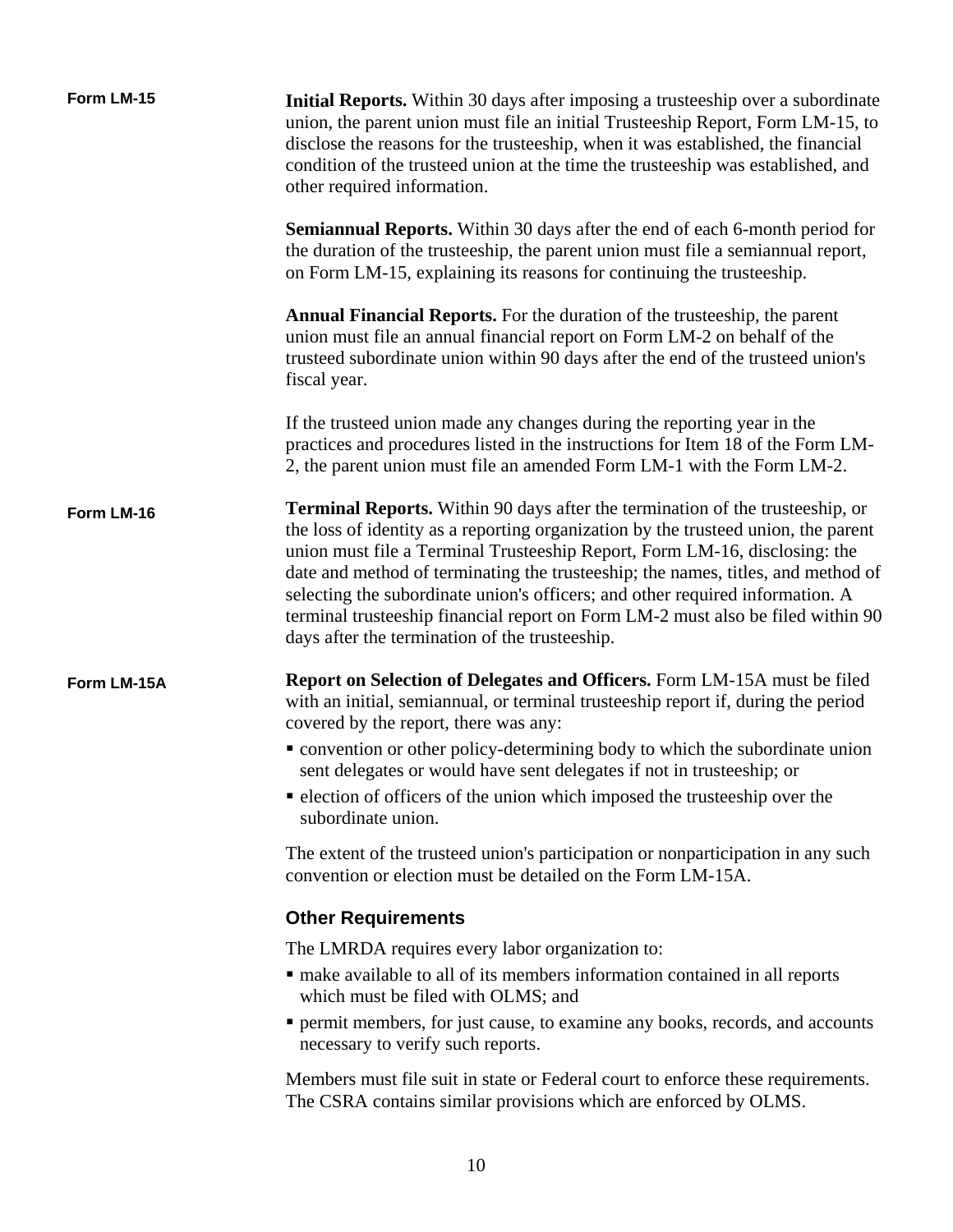# **Other Reports**

| Form LM-30 | <b>Labor Organization Officer and Employee Reports</b>                                                                                                                                                                                                                                                                                                                                                                                                                                                                                                                                              |
|------------|-----------------------------------------------------------------------------------------------------------------------------------------------------------------------------------------------------------------------------------------------------------------------------------------------------------------------------------------------------------------------------------------------------------------------------------------------------------------------------------------------------------------------------------------------------------------------------------------------------|
|            | <b>Conditions for Reporting.</b> Union officers or employees (except employees<br>performing exclusively clerical or custodial services) must file a Labor<br>Organization Officer and Employee Report, Form LM-30, if they or their spouses<br>or minor children                                                                                                                                                                                                                                                                                                                                   |
|            | • Have any of the following interests or dealings related to an employer whose<br>employees their union represents or is actively seeking to represent:                                                                                                                                                                                                                                                                                                                                                                                                                                             |
|            | - hold any securities or other interest in, or have any income or other benefit<br>from, such an employer (except wages or other benefits received as bona fide<br>employees);                                                                                                                                                                                                                                                                                                                                                                                                                      |
|            | - have a part in any transaction involving securities or other interests in, or loans<br>to or from, such an employer;                                                                                                                                                                                                                                                                                                                                                                                                                                                                              |
|            | - have any business transaction or arrangement with such an employer; or<br>- have any securities or other interest in, or income or other benefit from, any<br>business consisting in substantial part of buying from, selling or leasing to, or<br>otherwise dealing with, such an employer;                                                                                                                                                                                                                                                                                                      |
|            | • Have received any payment of money or other thing of value from an employer<br>or a person who acts as a labor relations consultant for an employer, except<br>payments permitted by § 302(c) of the Labor Management Relations Act, 1947<br>(see LMRDA $\S$ 505); or                                                                                                                                                                                                                                                                                                                             |
|            | • Have any securities or other interest in, or income or other benefit from, a<br>business which buys from, or sells or leases to, or otherwise deals with, their<br>union or any trusts in which their union is interested.                                                                                                                                                                                                                                                                                                                                                                        |
|            | <b>Non-Reportable Activities.</b> Reports are not required on bona fide investments in<br>securities traded on a registered national securities exchange, in shares of a<br>registered investment company, in securities of a registered public utility holding<br>company, or on any income from such bona fide investments. A labor organization<br>officer or employee does not have to report payments or gifts totaling \$250 or less<br>from any one source (payments or gifts valued at \$20 or less do not need to be<br>included in determining whether the \$250 threshold has been met). |
|            | Deadline. Labor organization officers and employees must file Form LM-30<br>within 90 days after the end of their fiscal year. A revised Form LM-30 has been<br>issued and must be filed by a labor organization officer or employee for reports<br>covering any of his or her fiscal years that begin on or after August 16, 2007. The<br>current Form LM-30 may be filed for reports covering any fiscal year beginning<br>before that date.                                                                                                                                                      |
|            | <b>Signatures.</b> Form LM-30 must be signed by the union officer or employee<br>required to file it.                                                                                                                                                                                                                                                                                                                                                                                                                                                                                               |
| Form LM-10 | <b>Employer Reports</b>                                                                                                                                                                                                                                                                                                                                                                                                                                                                                                                                                                             |
|            | <b>Conditions for Reporting.</b> Employers must file annual reports to disclose<br>certain specified financial dealings with their employees, unions, union agents,<br>and labor relations consultants. Employer Report, Form LM-10, must be filed<br>by employers to disclose:                                                                                                                                                                                                                                                                                                                     |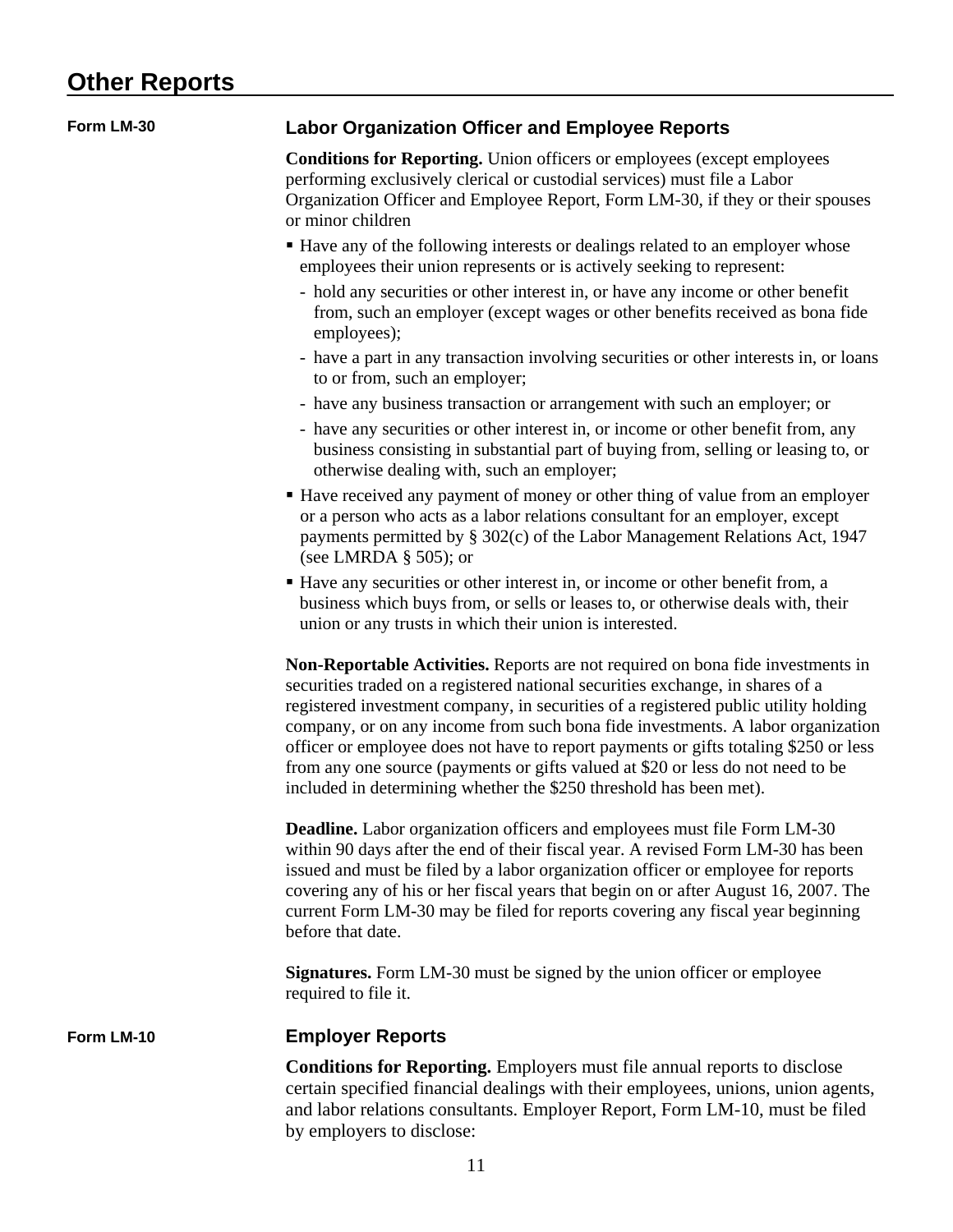- Payments or other financial arrangements (other than those permitted under § 302(c) of the Labor Management Relations Act, 1947, and payments and loans by banks and similar institutions) which they made to any union, its officers, or its employees;
- Payments to any of their employees for the purpose of causing them to persuade other employees with respect to their bargaining and representation rights, unless the other employees are told about these payments before or at the same time they are made;
- **Payments for the purpose of interfering with employees in the exercise of** their bargaining and representation rights, or obtaining information on employee or union activities in connection with labor disputes involving their company; and
- Arrangements (and payments made under these arrangements) with a labor relations consultant or any other person for the purpose of persuading employees with respect to their bargaining and representation rights, or for obtaining information concerning employee activities in a labor dispute involving their company.

#### **Non-Reportable Activities.** Employers need not report

- **Bona fide wages and other benefits for regular services;**
- Arrangements or expenditures solely for obtaining information in connection with an administrative, arbitral, or court proceeding;
- Payments permitted by § 302(c) of the Labor Management Relations Act, 1947, which exempts certain payments, such as compensation for an employee's service to an employer, payment of a court award, payment for an article bought at the market price in regular business dealings, deductions from wages for union membership dues made on proper written authorization from employees, and payments to trust funds for an employee's benefit when those funds meet certain detailed standards; or
- The services of a labor relations consultant or any other person with regard to advice which that consultant or person has given to the employer, or with regard to the consultant representing the employer in a proceeding of the type referred to above, or who agrees to engage in collective bargaining on behalf of the employer.

**Deadline.** Employers must file Form LM-10 within 90 days after the end of their fiscal year.

**Signatures.** Form LM-10 must be signed by the president and treasurer or corresponding principal officers of the company.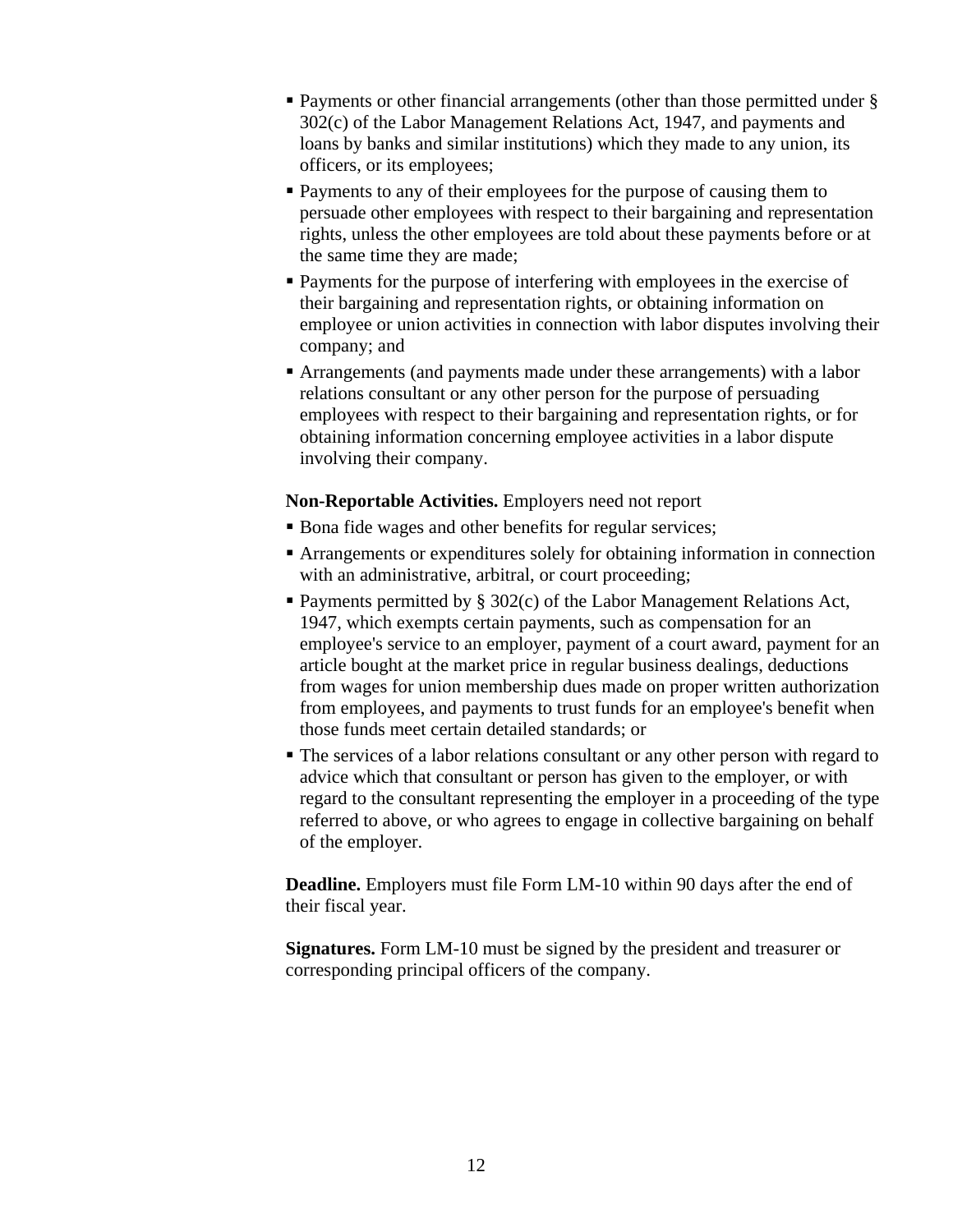### **Labor Relations Consultant Reports**

| Form LM-20 | <b>Conditions for Reporting.</b> Every person, including a labor relations<br>consultant, who enters into an arrangement with an employer under which he or<br>she undertakes activities where an object thereof is, directly or indirectly, to<br>persuade employees about exercising their rights to organize and bargain<br>collectively or obtain information about the activities of employees or a union<br>in connection with a labor dispute involving the employer (except information<br>solely for administrative, arbitral, or court proceedings) must file an Agreement<br>and Activities Report, Form LM-20. |
|------------|----------------------------------------------------------------------------------------------------------------------------------------------------------------------------------------------------------------------------------------------------------------------------------------------------------------------------------------------------------------------------------------------------------------------------------------------------------------------------------------------------------------------------------------------------------------------------------------------------------------------------|
| Form LM-21 | <b>Conditions for Reporting.</b> Every person required to file a Form LM-20 also<br>must file an annual Receipts and Disbursements Report, Form LM-21, if any<br>payments were made or received during the fiscal year as a result of<br>arrangements of the kind requiring the Form LM-20.                                                                                                                                                                                                                                                                                                                                |
|            | <b>Deadline.</b> Form LM-20 must be filed within 30 days after entering into each<br>reportable agreement or activity. Form LM-21 is due within 90 days after the<br>end of the consultant's fiscal year.                                                                                                                                                                                                                                                                                                                                                                                                                  |
|            | <b>Signatures.</b> Forms LM-20 and LM-21 must be signed by the president and<br>treasurer or corresponding principal officers of the consultant firm or, if self-<br>employed, by the consultant required to file them.                                                                                                                                                                                                                                                                                                                                                                                                    |
|            | <b>Surety Company Reports</b>                                                                                                                                                                                                                                                                                                                                                                                                                                                                                                                                                                                              |
| Form S-1   | Conditions for Reporting. Every surety company which issues any bond<br>required by the LMRDA or the Employee Retirement Income Security Act of<br>1974 (ERISA) must file the Surety Company Annual Report, Form S-1, with<br>OLMS regarding its bond experience under each act.                                                                                                                                                                                                                                                                                                                                           |
|            | <b>Deadline.</b> Form S-1 must be filed within 150 days after the end of a surety<br>company's fiscal year.                                                                                                                                                                                                                                                                                                                                                                                                                                                                                                                |
|            | <b>Signatures.</b> Form S-1 must be signed by the president and treasurer or<br>corresponding principal officers of the company.                                                                                                                                                                                                                                                                                                                                                                                                                                                                                           |
|            | <b>NOTE:</b> Forms LM-30, LM-10, LM-20, LM-21, and S-1 are not required under<br>the CSRA.                                                                                                                                                                                                                                                                                                                                                                                                                                                                                                                                 |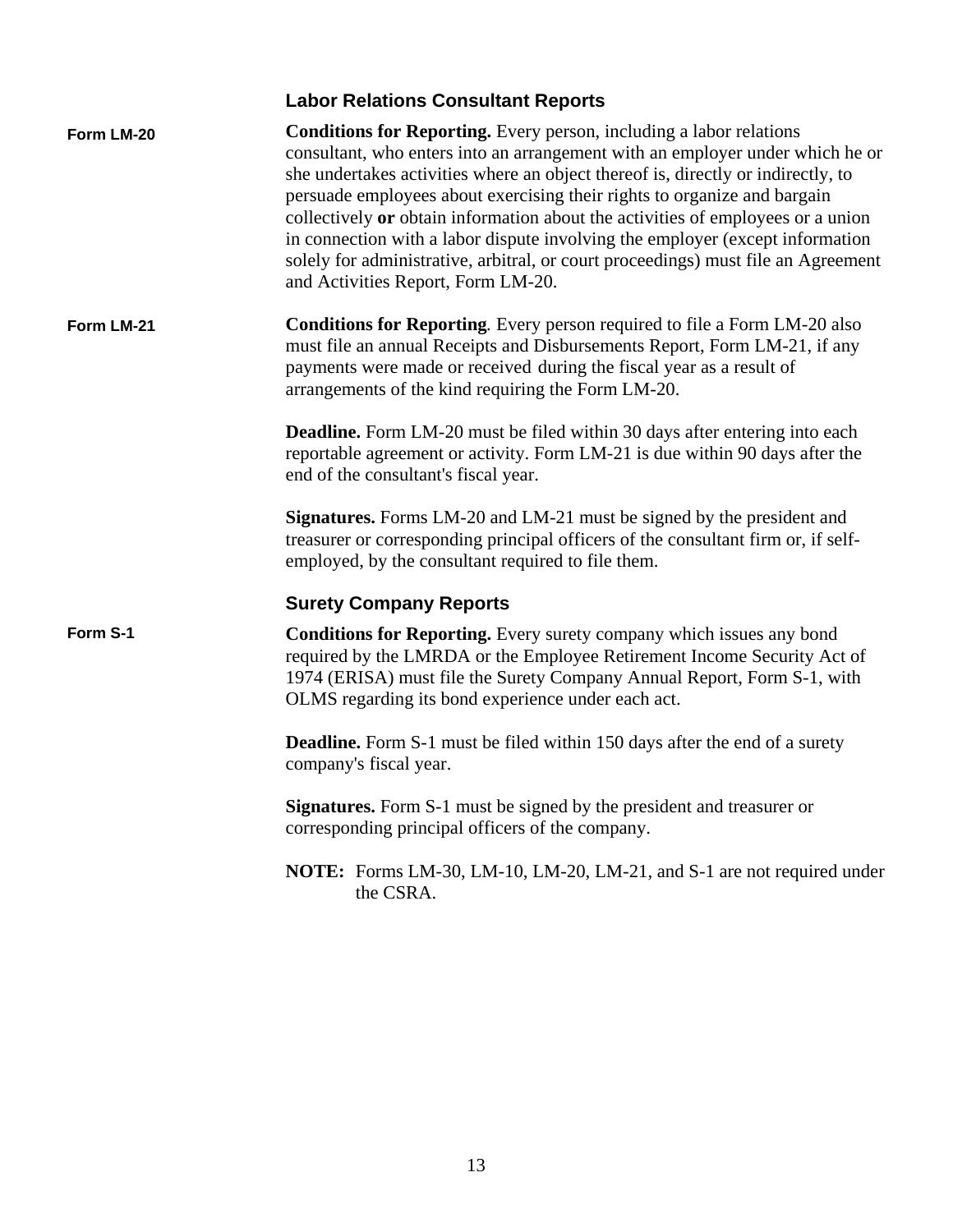#### **OLMS Assistance Office of Labor-Management Standards Field Offices**

Staff is available to answer questions about the LMRDA at the OLMS Field Offices.

Atlanta, GA Birmingham, AL Boston, MA Buffalo, NY Chicago, IL Cincinnati, OH

Cleveland, OH Dallas, TX Denver, CO Detroit, MI Ft. Lauderdale, FL Honolulu, HI

Kansas City, MO Los Angeles, CA Milwaukee, WI Minneapolis, MN Nashville, TN New Orleans, LA

New York, NY Philadelphia, PA Phoenix, AZ Pittsburgh, PA St. Louis, MO San Francisco, CA Seattle, WA Tampa, FL Washington, DC

For the address and telephone number of our field offices, please consult local telephone directory listings under United States Government, Labor Department, Office of Labor-Management Standards, or view our online organizational listing at **http://www.dol.gov/olms/contacts/lmskeyp.htm**.

# **OLMS**

#### Office of Labor-Management Standards

Visit us at **www.olms.dol.gov** E-mail us at **olms-public@dol.gov** Call the DOL Toll-Free Help Line at **1.866.487.2365**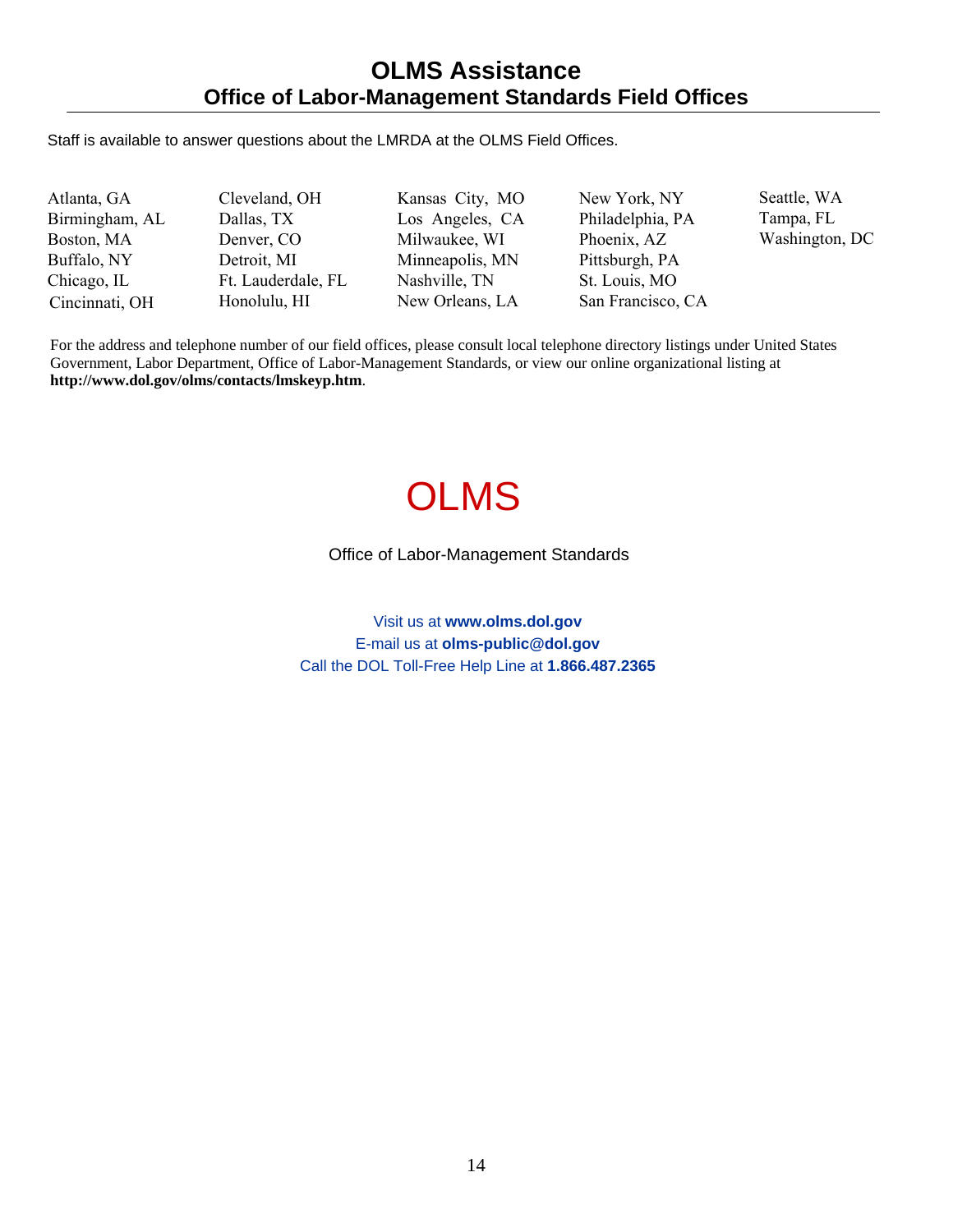# **Reports Required Under the LMRDA and the CSRA**

### **– UNION REPORTS –**

| <b>Form Number and Name</b>                                  | <b>Report Required to be Filed by</b>                                                                                                                                                                             | <b>Signatures Required</b>                                                                                                                                                                                                                                                              | <b>When Due</b>                                                                                                                                                                                                      |
|--------------------------------------------------------------|-------------------------------------------------------------------------------------------------------------------------------------------------------------------------------------------------------------------|-----------------------------------------------------------------------------------------------------------------------------------------------------------------------------------------------------------------------------------------------------------------------------------------|----------------------------------------------------------------------------------------------------------------------------------------------------------------------------------------------------------------------|
| Form LM-1 (initial)<br>Labor Organization Information Report | Each union subject to the LMRDA or<br><b>CSRA</b>                                                                                                                                                                 | President and secretary or<br>corresponding principal<br>officers of the reporting<br>union                                                                                                                                                                                             | Within 90 days after the union becomes<br>subject to the LMRDA or CSRA                                                                                                                                               |
| Form LM-1 (amended)<br>Labor Organization Information Report | Each reporting union (except Federal<br>employee unions) which made<br>changes in practices and procedures<br>listed in Item 18 of Form LM-1 which<br>are not contained in the union's<br>constitution and bylaws | President and treasurer or<br>corresponding principal<br>officers of the reporting<br>union                                                                                                                                                                                             | With union's Form LM-2, LM-3, or LM-4<br>within 90 days after the end of the union's<br>fiscal year during which the changes were<br>made                                                                            |
| Form LM-2<br>Labor Organization Annual Report                | Each reporting union with total<br>annual receipts of \$250,000 or more<br>and by the parent union for<br>subordinate unions under trusteeship                                                                    | President and treasurer or<br>corresponding principal<br>officers of the reporting<br>union or, if under trusteeship<br>at time of filing, by the<br>president and treasurer or<br>corresponding principal<br>officers of the parent union,<br>and trustees of the<br>subordinate union | Within 90 days after the end of the union's<br>fiscal year or, if the union loses its reporting<br>identity through dissolution, merger,<br>consolidation, or otherwise, within 30 days<br>after date of termination |
| Form LM-3<br>Labor Organization Annual Report                | Each reporting union with total<br>annual receipts of less than \$250,000<br>may use the simplified Form LM-3 if<br>not in trusteeship                                                                            | President and treasurer or<br>corresponding principal<br>officers of the reporting<br>union                                                                                                                                                                                             | Within 90 days after the end of the union's<br>fiscal year or, if the union loses its reporting<br>identity through dissolution, merger,<br>consolidation, or otherwise, within 30 days<br>after date of termination |
| $LM-4$<br>Labor Organization Annual Report                   | Each reporting union with total<br>annual receipts of less than \$10,000<br>may use the abbreviated Form LM-4<br>if not in trusteeship                                                                            | President and treasurer or<br>corresponding principal<br>officers of the reporting<br>union                                                                                                                                                                                             | Within 90 days after the end of the union's<br>fiscal year or, if the union loses its reporting<br>identity through dissolution, merger,<br>consolidation, or otherwise, within 30 days<br>after date of termination |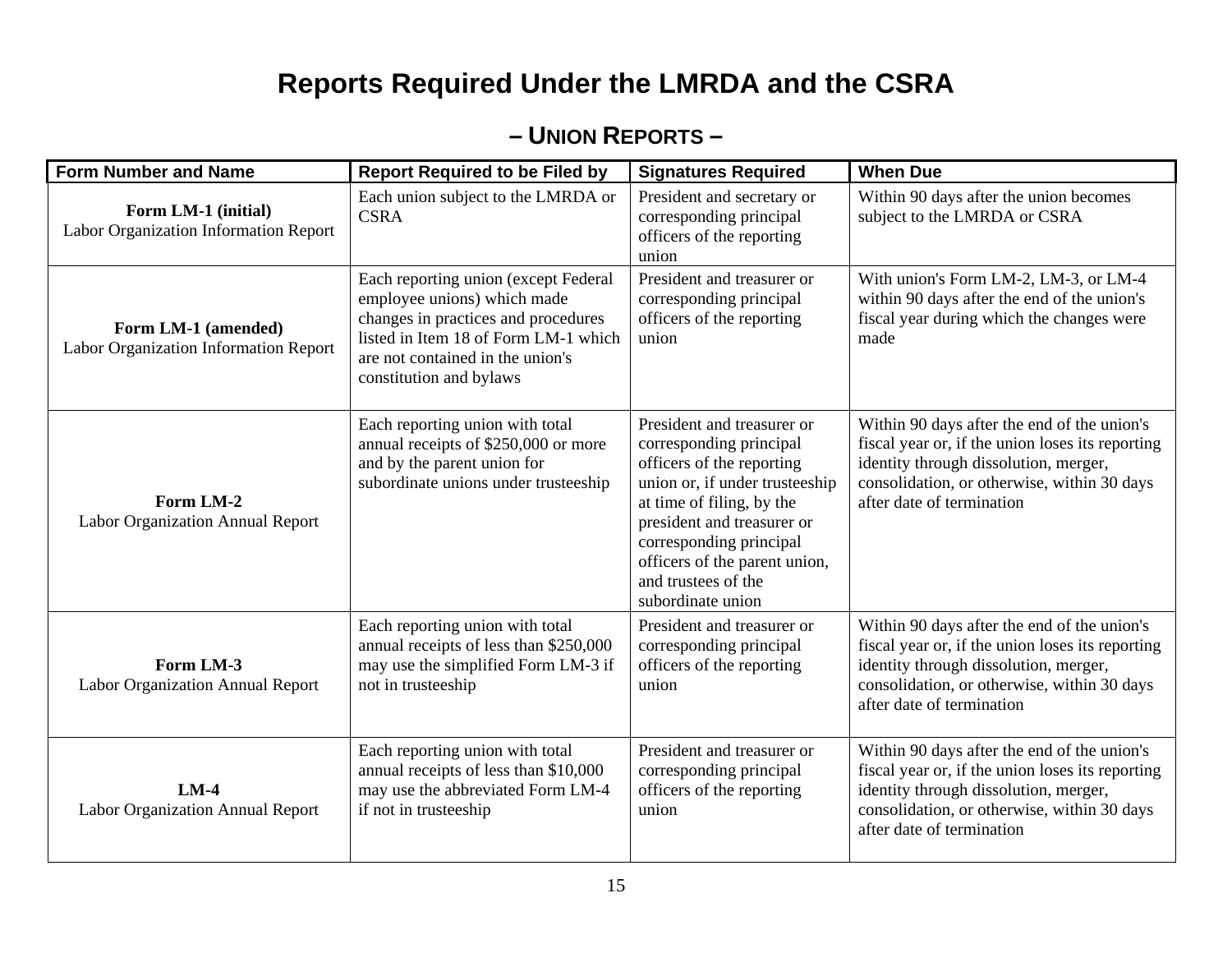### **– UNION TRUSTEESHIP REPORTS –**

| <b>Form Number and Name</b>                                                                           | <b>Report Required to be Filed by</b>                                                                                                                                                                                                                                                                                                                   | <b>Signatures Required</b>                                                                                                      | <b>When Due</b>                                                                                                                                                                                                                                                                                                                |
|-------------------------------------------------------------------------------------------------------|---------------------------------------------------------------------------------------------------------------------------------------------------------------------------------------------------------------------------------------------------------------------------------------------------------------------------------------------------------|---------------------------------------------------------------------------------------------------------------------------------|--------------------------------------------------------------------------------------------------------------------------------------------------------------------------------------------------------------------------------------------------------------------------------------------------------------------------------|
| Form LM-15 (initial)<br><b>Trusteeship Report (including Statement)</b><br>of Assets and Liabilities) | Each parent union which imposes a<br>trusteeship over a subordinate union                                                                                                                                                                                                                                                                               | President and treasurer or<br>corresponding principal officers of the<br>parent union, and trustees of the<br>subordinate union | Within 30 days after imposing the<br>trusteeship                                                                                                                                                                                                                                                                               |
| Form LM-15 (semiannual)<br>Trusteeship Report (excluding Statement<br>of Assets and Liabilities)      | Each parent union which continues a<br>trusteeship over a subordinate union for<br>6 months or more                                                                                                                                                                                                                                                     | President and treasurer or<br>corresponding principal officers of the<br>parent union, and trustees of the<br>subordinate union | Within 30 days after the end of<br>each 6-month period during the<br>trusteeship                                                                                                                                                                                                                                               |
| Form LM-15A<br>Report on Selection of Delegates and<br><b>Officers</b>                                | Each parent union which imposes a<br>trusteeship over a subordinate union if<br>during the trusteeship the parent union<br>held any convention or other policy-<br>determining body to which the<br>subordinate union sent delegates or<br>would have sent delegates if not in<br>trusteeship, or the parent union<br>conducted an election of officers | President and treasurer or<br>corresponding principal officers of the<br>parent union, and trustees of the<br>subordinate union | As required, with Form LM-15<br>within 30 days after the imposition<br>of the trusteeship or end of each 6-<br>month period, or with Form LM-<br>16 within 90 days after the end of<br>the trusteeship or the subordinate<br>union's loss of reporting identity<br>through dissolution, merger,<br>consolidation, or otherwise |
| Form LM-16<br><b>Terminal Trusteeship Report</b>                                                      | Each parent union which ends a<br>trusteeship over a subordinate union or if<br>the union in trusteeship loses its<br>reporting identity                                                                                                                                                                                                                | President and treasurer or<br>corresponding principal officers of the<br>parent union, and trustees of the<br>subordinate union | Within 90 days after the end of the<br>trusteeship or the subordinate<br>union's loss of reporting identity<br>through dissolution, merger,<br>consolidation, or otherwise                                                                                                                                                     |